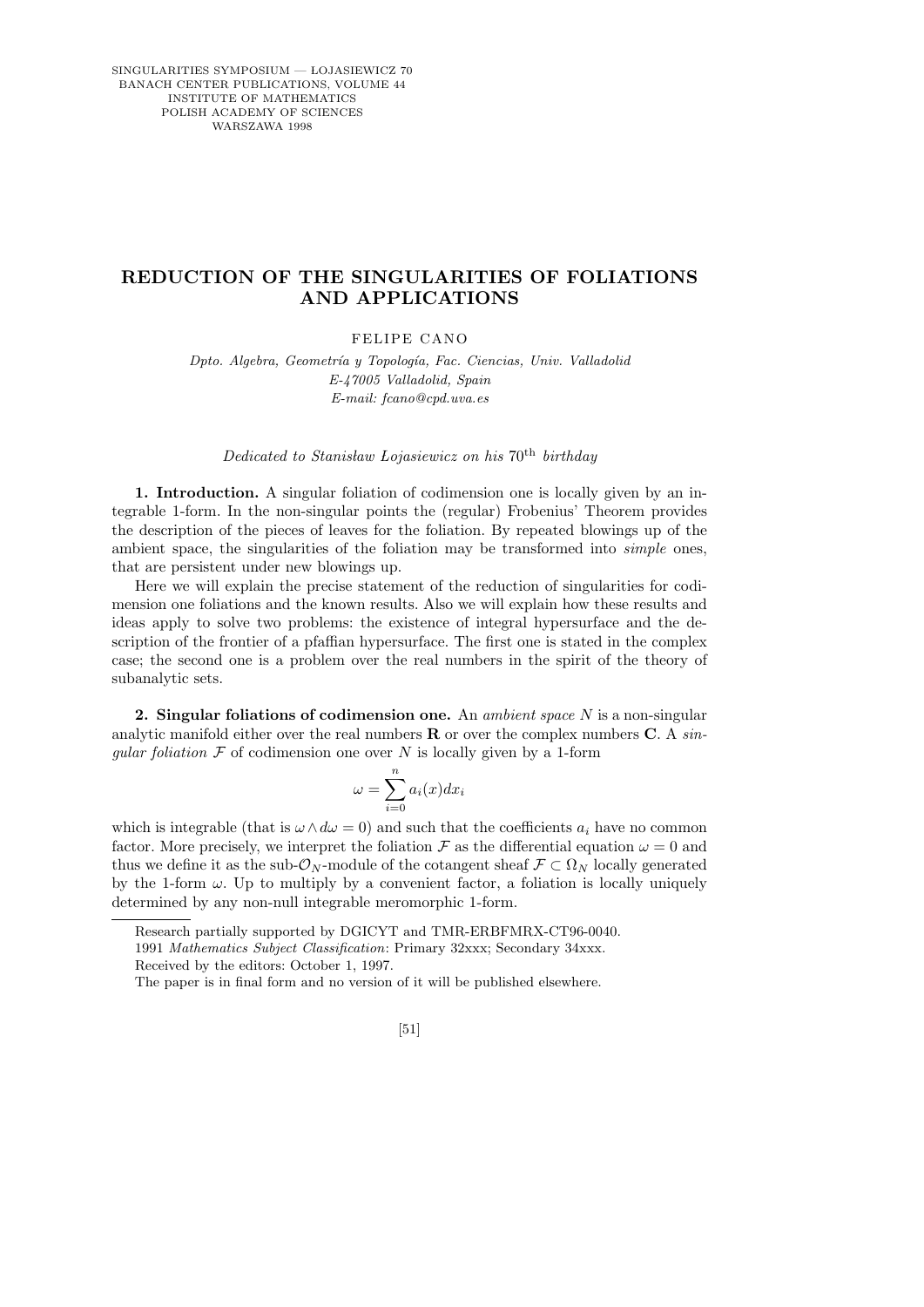The singular locus  $\text{Sing } \mathcal{F}$  of the foliation  $\mathcal{F}$  is locally defined by

$$
\operatorname{Sing} \mathcal{F} = \{ P \in N; \ \omega(P) = 0 \}.
$$

It is a closed analytic subset of codimension at least two.

Consider a germ of hypersurface H at a point P in N, given by a local equation  $h = 0$ . We say that H is an *integral hypersurface* of  $\mathcal F$  if and only if

$$
\omega \wedge dh = h\eta
$$

for a certain analytic 2-form  $\eta$ . This means that the tangent space of H is the kernel of the cotangent vector  $\omega(Q)$  in each point of H, outside the singularities (of H and F). A germ of function f gives a first integral of  $\mathcal F$  if

$$
\omega \wedge df = 0.
$$

That is, each level  $f = \text{const.}$  is an integral hypersurface. Malgrange Singular Frobenius [30] assures the existence of a first integral if the codimension of the singular locus Sing  $\mathcal F$ is at least three. In particular, we obtain in this way the pieces of the leaves for the nonsingular foliation induced over  $N - \text{Sing }\mathcal{F}$ .

Recall that taking local coordinates  $(x_1, \ldots, x_n)$ , a germ  $f \in \mathcal{O}_{N,P}$  of function at P is represented by a convergent power series

$$
f=\sum f_{i_1\ldots i_n}x_1^{i_1}\ldots x_n^{i_n}.
$$

Consider a (reduced) formal series  $\hat{f} = \sum \hat{f}_{i_1...i_n} x_1^{i_1} \dots x_n^{i_n}$ . We say that  $\hat{f} = 0$  is a formal *integral hypersurface* if  $\omega \wedge d\hat{f} = \hat{f}\hat{\eta}$  for a certain (formal) 2-form  $\hat{\eta}$ . For example, the Euler equation

$$
(y - x)dx - x^2 dy = 0
$$

has exactly one (convergent) integral curve given by  $x = 0$  and one (no convergent) formal integral curve, given by  $y = \sum_{m \geq 0} m! x^{m+1}$ .

Let  $g: N' \to N$  be a morphism of ambient spaces. We define locally the transform  $g^{-1}\mathcal{F}$  of  $\mathcal{F}$  by g by considering the analytic integrable 1-form  $g^*\omega$ . In general we have to divide  $g^*\omega$  by the local greatest common divisor of the coefficients in order to obtain a generator of  $g^{-1}\mathcal{F}$ . Note also that we do not exclude the degenerate case  $g^{-1}\mathcal{F} \equiv 0$ , it corresponds to a morphism q tangent to  $\mathcal F$ . Anyway, this never occurs when q is a blowing up, because it induces an isomorphism between dense open sets.

3. Reduction of singularities in dimension two. The aim of the reduction of singularities of  $\mathcal F$  is to get a foliation with simpler singularities after a finite sequence of blowings up of the ambient space. A first remark is that we cannot expect to destroy all the singularities of F by this procedure. For instance, if we blow up the origin of  $(\mathbb{C}^2,0)$ , the transform of the non-singular foliation  $dx = 0$  is locally given by  $y dx + x dy = 0$ and, repeating the blowings up, we always get singularities of the type  $py dx + qx dy = 0$ . This kind of singularities correspond to the fact of getting normal crossings for the total transform in the problem of reduction of singularities for the case of varieties.

Our first task is then to identify the kind of singularities that we will get as final singularities by means of the blowing up procedure. We shall call them simple singularities.

Write in dimension two

$$
\omega = a(x, y)dx + b(x, y)dy.
$$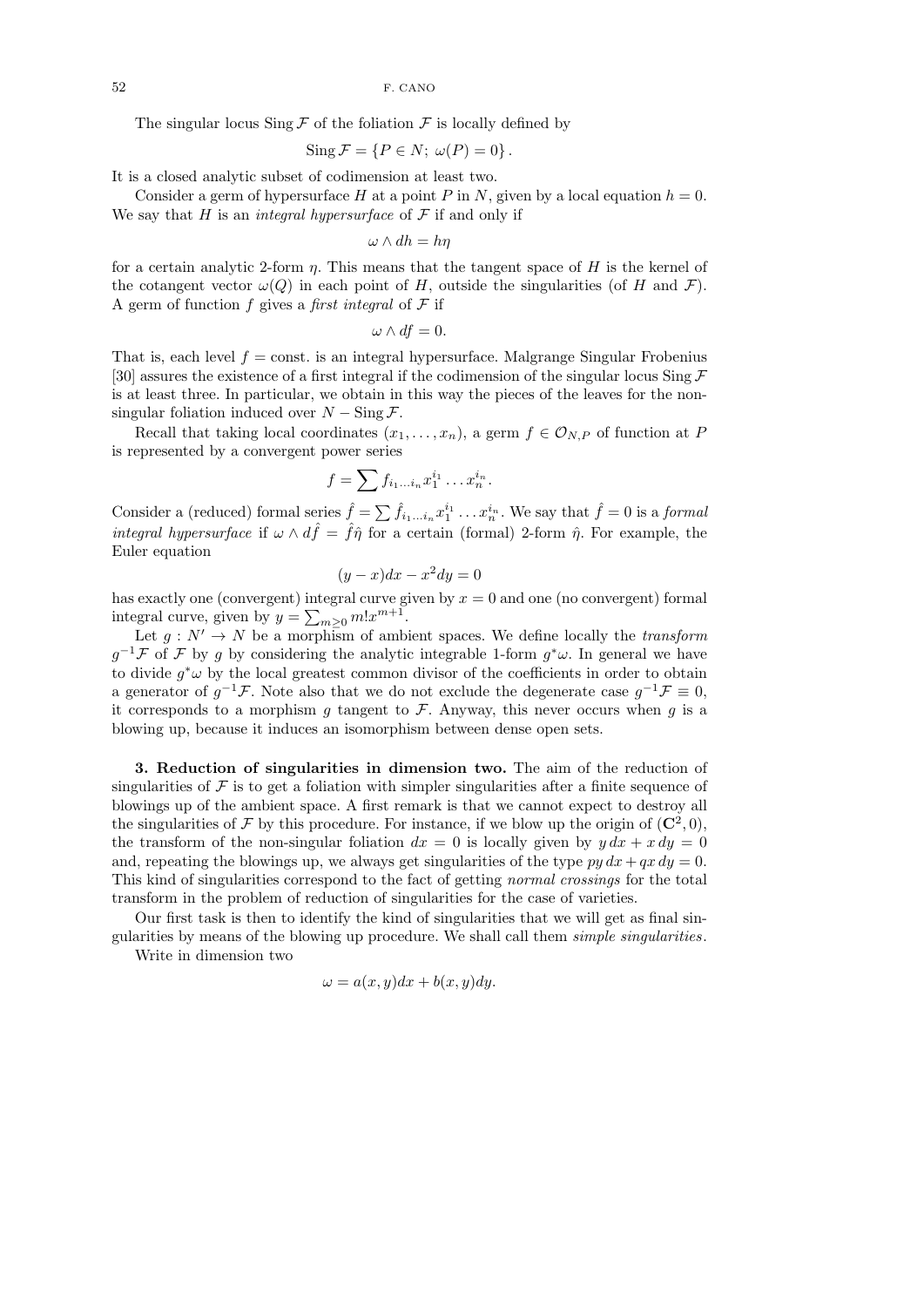Then the foliation is also given locally by the vector field  $\mathcal{X} = b(x, y)\partial/\partial x - a(x, y)\partial/\partial y$ . One can try to define the simple singularities by the fact that we have multiplicity one (that is the minimum of the multiplicities of  $a(x, y)$  and  $b(x, y)$  is one). But first this is not stable under blowing up and second this kind of foliations can correspond to singular functions without normal crossings. For instance, take the cusp

$$
\omega = d(y^2 - x^5) = 2y \, dy - 5x^4 dx.
$$

Blowing up the origin, we get a point where the transform of the foliation is given by  $2xy\,dy + (2y^2 - x^4)dx$ , which has multiplicity two. The differential of a singular function having normal crossings gives in two variables a vector field whose linear part is nonnilpotent (in fact it has two distinct eigenvalues with negative rational ratio). The fact that the linear part of  $X$  is non-nilpotent is stable under blowing up (for the singular points). This property corresponds to the singularities that we are going to call pre-simple singularities. Anyway consider the foliation given by  $d(x^p/y^q) = 0$ , that is

$$
\omega = py\,dx - qx\,dy.
$$

It has infinitely many integral curves that are singular cusps. After blowing up we get two singular points of the type  $(p - q)y dx - qx dy$  and py  $dx - (q - p)x dy$ . In finitely many steps, we arrive to the radial foliation  $y dx - x dy = 0$ . Blowing up this one, the singularity disappears and the exceptional divisor of the blowing up becomes transversal to the transformed foliation (dicritical situation). The above phenomenon occurs only because of the ratio of the eigenvalues is rational positive. Thus,

In dimension two a singularity of foliation is called to be *simple* if and only if the linear part of the vector field X has two distinct eigenvalues  $\lambda \neq \mu \neq 0$  such that the quotient  $\lambda/\mu$  is not a positive rational number.

Remark that one of the eigenvalues can be zero, is this case we say that we have a saddle node, for example, the Euler equation. The simple singularities are stable under blowing up and non-dicritical in the sense that the exceptional divisor after a blowing up is always an integral curve. But they can completely disappear after blowing up because of a reason of algebraic nature, take for instance the real center given by  $d(x^2 + y^2) = 0$ . The corresponding linear part has conjugate non-real eigenvalues and after blowing up we get a foliation "locally parallel" to the exceptional divisor. If we are placed over a non-dicritical normal crossings divisor (the irreducible components are integral curves) containing  $x = 0$  this situation never occurs, since we can write

$$
\omega = x\Big(a(x,y)\frac{dx}{x} + \tilde{b}(x,y)dy\Big).
$$

Then the two eigenvalues are necessarily in the base field (since  $n-1$  of them are so). That is why we take the following definition

DEFINITION 1. We say that a singularity of the foliation  $\mathcal F$  over an ambient space of dimension two is *simple adapted to a normal crossings divisor*  $E$  if and only if it is simple, there is at least one irreducible component of  $E$  passing through it and all the irreducible components of  $E$  are non-dicritical for  $\mathcal F$  (integral hypersurfaces).

Blowing up a simple singularity adapted to  $E$  produces exactly two simple singularities adapted to the total transform of  $E$ ; the strict transform of each irreducible component of  $E$  passes through one of these singular points. If  $E$  has two irreducible components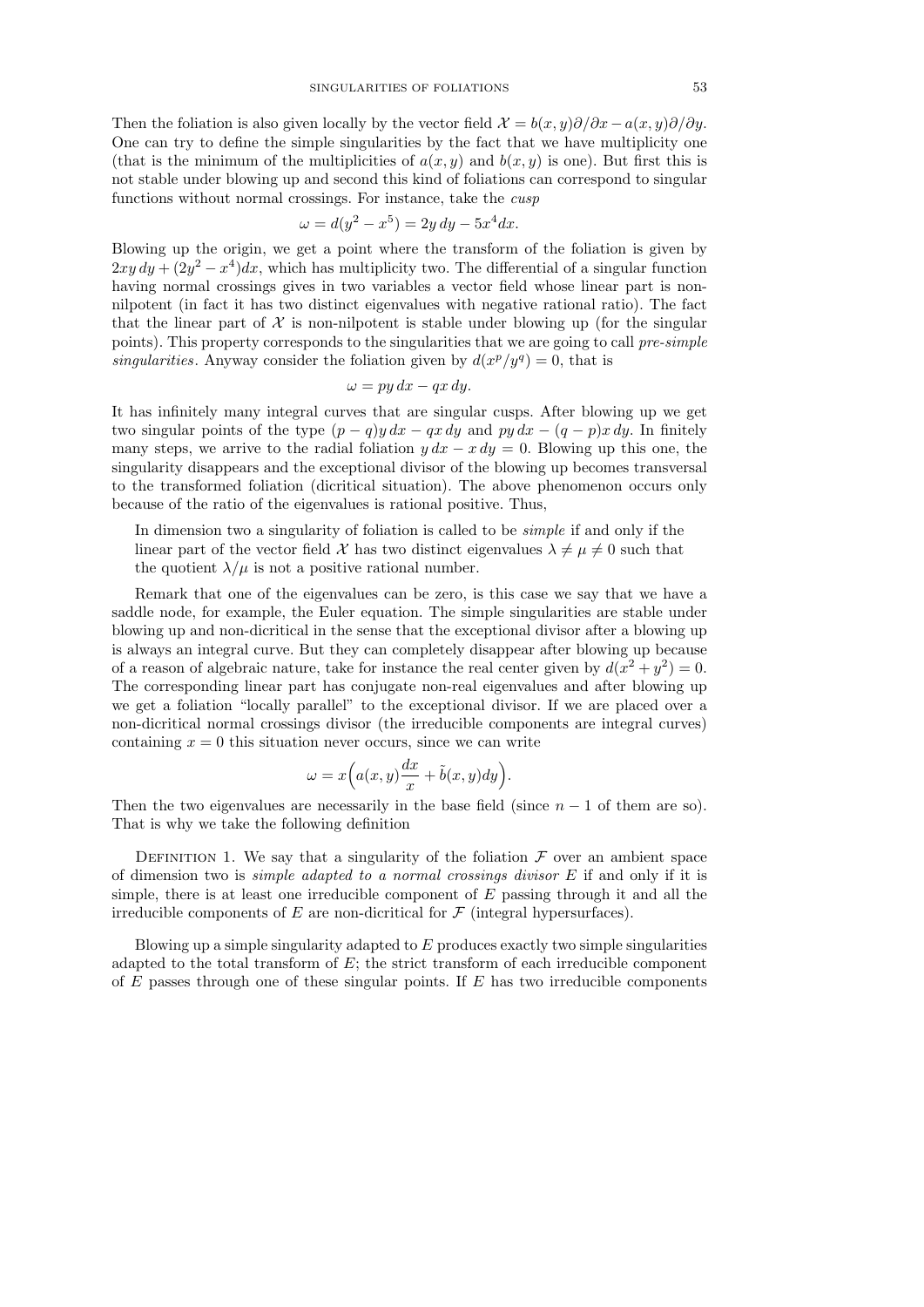(call this a coin) we see in this way that they are the only integral curves of the foliation: otherwise the strict transform of a third integral curve will pass through a not coin after finitely many blowings up, creating an impossible third singularity. Assume that  $E$  has only one irreducible component  $x = 0$ . Blowing up indefinitely, we find a sequence of infinitely near points corresponding to singularities which are not coins: they determine a non-singular formal curve Γ transversal to  $x = 0$ . This curve Γ is a formal integral curve and the same argument as above shows that  $E$  and  $\Gamma$  are the only formal integral curves of F. Moreover assume that we can write

$$
\omega = x \Big( \frac{dx}{x} + (-\lambda + \phi(x, y)) dy \Big)
$$

where  $\phi(0,0) = 0$  and  $\lambda \notin \mathbf{Q}_+$ . Then Briot and Bouquet theorem [3] states that the curve Γ is in fact a convergent curve. In this case we say that the eigenspace (of the linear part of the vector field  $\mathcal{X}$  transverse to the exceptional divisor is *strong*.

Let us look at the dicritical components that we can produce by blowing up. Let  $\nu$ be the minimum of the orders at the point P of the coefficients  $a(x, y)$  and  $b(x, y)$  of  $\omega$ . After one blowing up, the exceptional divisor is generically transversal (dicritical) to the transform of the foliation if and only if

$$
\nu_P\big(\omega(x\partial/\partial x+y\partial/\partial y)=xa(x,y)+yb(x,y)\big)\geq\nu+2.
$$

Thus, creating dicritical components by blowing up is possible. Actually (but only in dimension two) it corresponds to the fact that  $\mathcal F$  has infinitely many integral curves (project by the sequence of blowings up the integral transversal curves in the generic points of the dicritical component). We want these dicritical components to have normal crossings with the foliation after reduction of singularities. The precise definition is

DEFINITION 2. Let  $D$  be a normal crossings divisor over an ambient space  $N$  of dimension two and fix a point  $P \in N$ . We say that foliation  $\mathcal F$  has normal crossings with  $D$  at the point  $P$  if one of the following properties occurs:

1. The point P is a singular point of F and it is simple adapted to D. In particular, all the irreducible components of  $D$  through  $P$  are non-dicritical for  $\mathcal{F}$ .

2. The point P is non-singular for F and there are local coordinates  $(x, y)$  at P such that F is given by  $dx = 0$  and  $D \subset (xy = 0)$ .

Now, we can state the result of reduction of singularities in dimension two that is essentially due to Seidenberg [35].

THEOREM 3 (Reduction of singularities in dimension two). Consider a singular foliation F over an ambient space N of dimension two and fix a point  $P \in N$ . There is a finite sequence of blowings up of points over the point P

$$
N \stackrel{\pi_1}{\longleftarrow} N_1 \stackrel{\pi_2}{\longleftarrow} N_2 \ldots \stackrel{\pi_k}{\longleftarrow} N_k = N'.
$$

Such that the transform  $\mathcal{F}'$  of  $\mathcal{F}$  in  $N'$  has normal crossings with the total exceptional divisor D' at each point of D'. In particular, any singularity of  $\mathcal{F}'$  over D' is a simple singularity for  $\mathcal{F}'$  adapted to  $D'$ .

4. Pre-simple singularities. The proofs of the propositions in this section are in [9] in the three-dimensional non-dicritical case and in [8] in the general case, in any ambient dimension.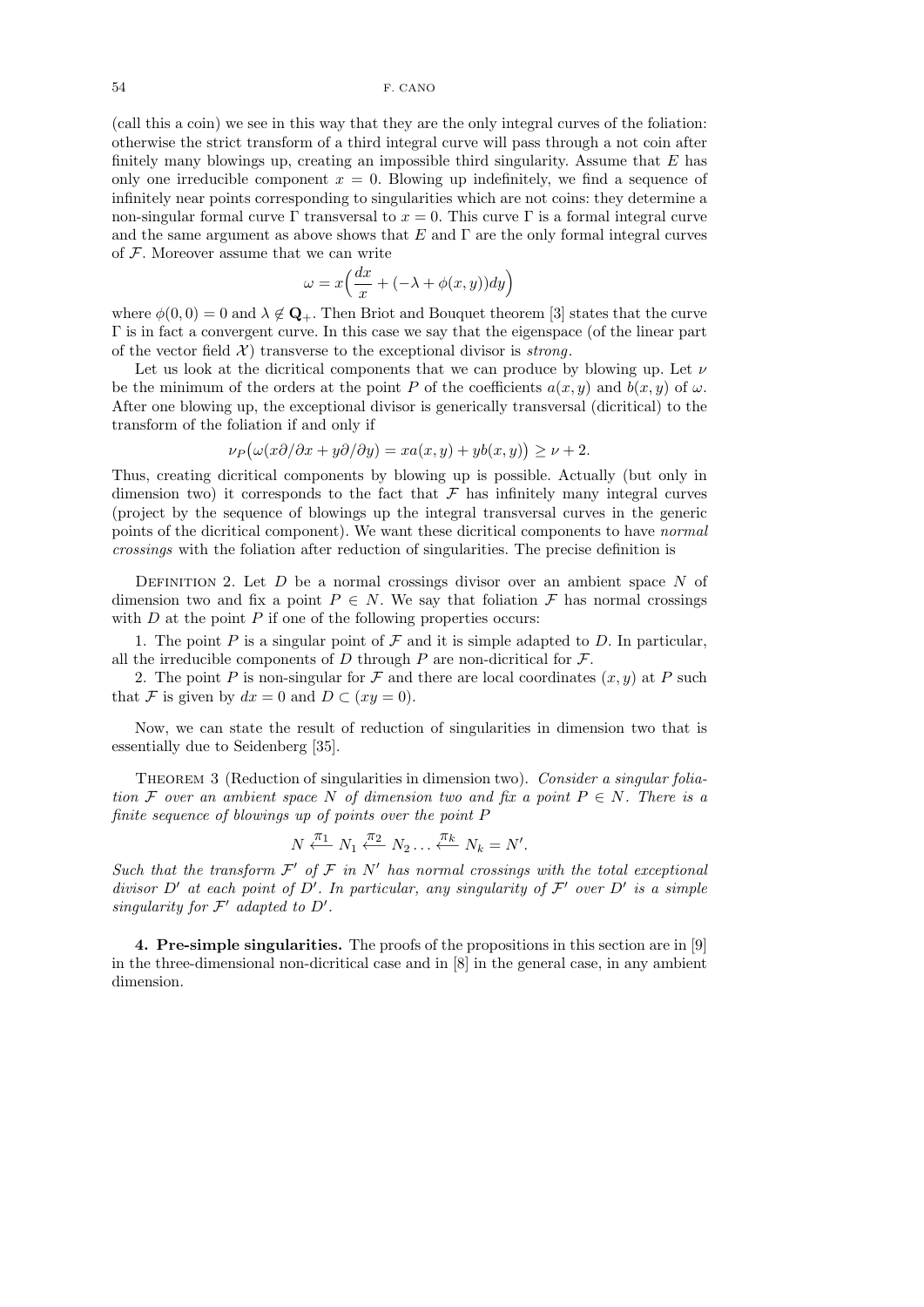In order to define simple singularities (and first pre-simple ones) in higher dimension, we need the idea of *dimensional type*. Given a point  $P$  of the ambient space  $N$ , the dimensional type  $\tau(\mathcal{F}, P)$  of the foliation  $\mathcal{F}$  at the point P is the codimension in  $T_P N$  of the vector space

$$
\mathcal{D}(\omega)(P) = \{ \mathcal{X}(P); \ \omega(\mathcal{X}) = 0 \}
$$

where X denotes a germ of vector field at P. Put  $t = \tau(\mathcal{F}, P)$ . Then, up to selecting good coordinates and a generator  $\omega$  of F, we can write  $\omega$  only in the first t coordinates

$$
\omega = \sum_{i=0}^t a_i(x_1,\ldots,x_t) dx_i.
$$

Let  $E$  be a normal crossings divisor of  $N$  such that all the irreducible components of  $E$  are non-dicritical (integral hypersurfaces). Denote by  $e = e(E, P)$  the number of irreducible components of E through P. It is evident that  $e \leq t$ . In particular we can take coordinates  $(x_1, \ldots, x_n)$  at P and a subset  $A \subset \{1, \ldots, t\}$  such that

$$
E = \Big(\prod_{i \in A} x_i = 0\Big)
$$

and then  $\omega$  is written down in the following way

$$
\omega = \Big(\prod_{i \in A} x_i\Big) \Big[\sum_{i \in A} b_i(x_1,\ldots,x_t) \frac{dx_i}{x_i} + \sum_{i \in \{1,\ldots,t\}-A} b_i(x_1,\ldots,x_t) dx_i\Big]
$$

where the coefficients  $b_i$  are germs of functions without common factor. This presentation of  $\omega$  is very convenient for the control of the singularities in the problem of reduction. Also it will serve to us to define simple singularities.

The *adapted order*  $\nu(F, E; P)$  is defined to be the minimum of the orders at P of the coefficients  $b_i$ ; it is obviously an upper semicontinuous invariant. The *adapted multiplicity*  $\mu(F, E; P)$  is by definition the order at P of the ideal generated by

$$
\{b_i\}_{i\in A} \cup \{x_jb_i\}_{i\not\in A, j\in \{1,\dots,n\}}.
$$

Note that  $\nu(\mathcal{F}, E; P) \leq \mu(\mathcal{F}, E; P) \leq \nu(\mathcal{F}, E; P) + 1$ .

DEFINITION 4. We say that a point  $P \in \text{Sing } \mathcal{F}$  is a pre-simple singularity for  $\mathcal{F}$ adapted to  $E$  if and only if one of the following properties holds:

1.  $\nu(\mathcal{F}, E; P) = 0;$ 

2.  $\nu(F, E; P) = \mu(F, E; P) = 1$  and there is a coefficient  $b_i$  with  $i \in A$  such that the linear part of  $b_i$  does not depend only on  $\{x_i; i \in A\}$ .

Denote by  $\text{Sing}^*(\mathcal{F}, E)$  the set of singular points  $P \in \text{Sing } \mathcal{F}$  that are not pre-simple singularities for  $\mathcal F$  adapted to  $E$ .

PROPOSITION 5 (Horizontal stability of pre-simple singularities). The non-pre-simple singularities  $\text{Sing}^*(\mathcal{F}, E)$  form a closed analytic set of the ambient space N.

In order to assure the vertical stability (persistency under *permissible* blowings up) we need the following results that also gives a partial geometric description of the pre-simple singularities.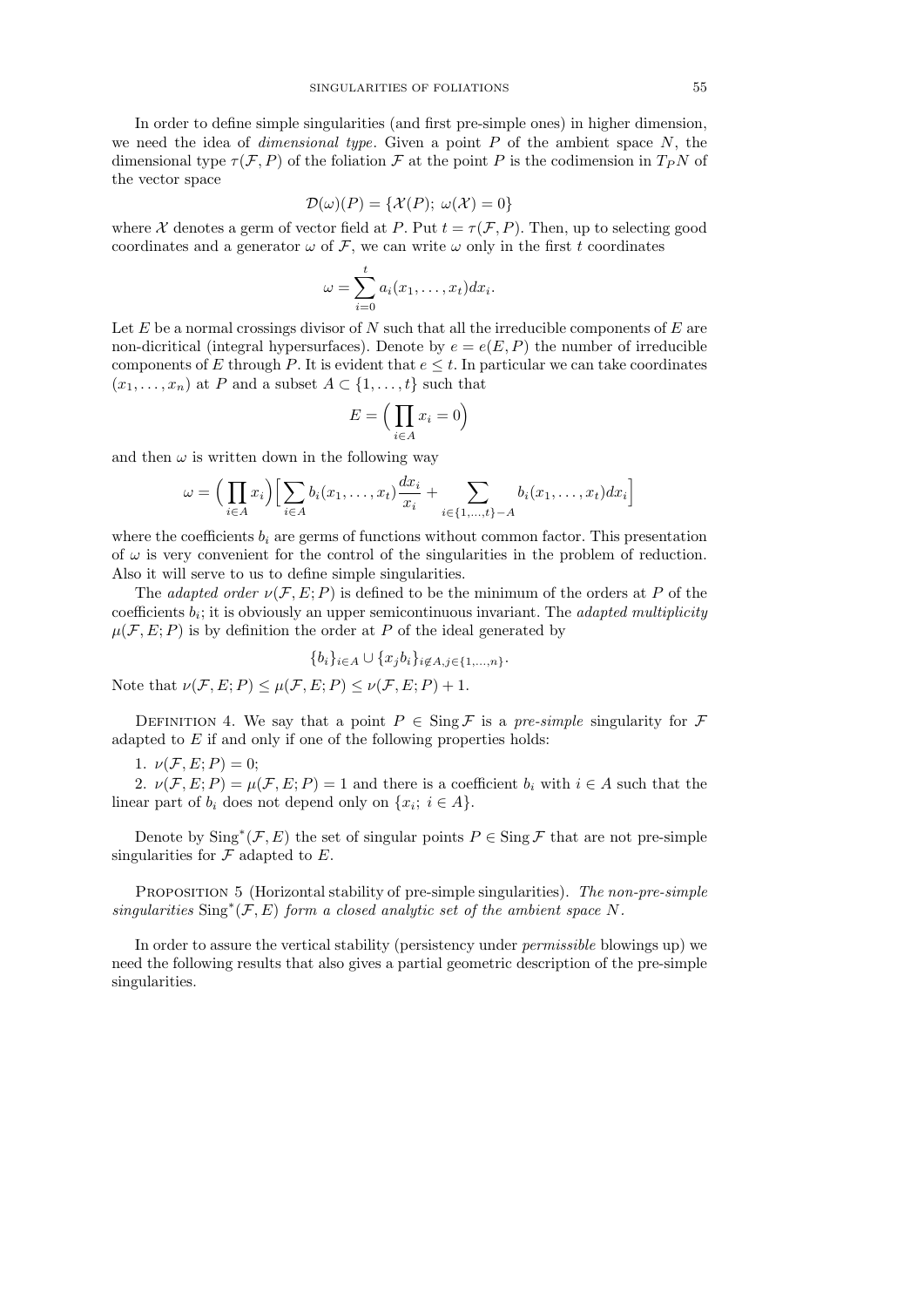PROPOSITION 6.

a) Consider a pre-simple singularity  $P \in \text{Sing } \mathcal{F} - \text{Sing}^*(\mathcal{F}, E)$ . Then the dimensional type satisfies

$$
t = \tau(\mathcal{F}, P) = \nu(\mathcal{F}, \emptyset; P) + 1
$$

$$
e = e(E, P) - 1 \le t \le e.
$$

b) Assume that  $\nu(\mathcal{F}, E; P) = \mu(\mathcal{F}, E; P) = 1$  (note that then  $t = e - 1$ ). Take coordinates  $(x_1, \ldots, x_n)$  such that  $E = (\prod_{i=1}^{t-1} x_i = 0)$ , write a generator  $\omega$  of  $\mathcal F$  as above and denote by  $B_i$  the linear part of the coefficient  $b_i$ . Then

1. There is exactly one formal hypersurface  $\hat{H}$  different from the irreducible components of E such that H $\hat{H}$  is an integral hypersurface for F and E∪H $\hat{H}$  has normal crossings. Moreover, let  $x_t = \phi(x_1, \ldots, x_{t-1})$  be an equation for  $\hat{H}$  and write for any index k

$$
\phi(x_1,\ldots,x_{t-1})=\sum_{s=1}^{\infty}\phi_s^{(k)}(x_1,\ldots,x_{k-1},x_{k+1},\ldots,x_{t-1})x_k^s
$$

then the  $\phi_s^{(k)}$  are convergent series in  $t-2$  variables with a common domain of convergence.

2. The linear parts  $B_i$ ,  $i \in A$ , are not resonant in the sense that there is no function  $\Phi: A \mapsto \mathbf{Z}_+$  such that  $\sum_{i \in A} \Phi(i)B_i = 0$ .

For the construction of  $\hat{H}$ , first we find step by step in a unique way a formal coordinate change  $\hat{x}_t = x_t - \phi(x_1, \ldots, x_{t-1})$  such that  $\hat{x}_t$  divides the first coefficient of  $\omega$ . That is,

$$
\omega = \hat{x}_t \frac{dx_1}{x_1} + \sum_{s=2}^{t-1} b_s \frac{dx_s}{x_s} + b_t dx_t.
$$

The fact that  $\phi$  is only transversely formal is easily derived from this construction. Now, the integrability condition  $\omega \wedge d\omega = 0$  implies that  $\hat{x_t}$  divides  $b_s$ , for  $s = 2, \ldots, t-1$ . The non-resonance is now a consequence of the integrability condition and of the fact that  $b_t$ has order at least one.

The general stability of the control invariants under permissible blowings up (developed in [7] for the non-dicritical case and in [8] for the general case) states that the adapted order is always stable and the adapted multiplicity is stable if we are not *radially* dicritical (a resonant case with  $\Phi(i) = 1$  for all  $i \in A$ ). Hence we deduce the following result of persistency for pre-simple singularities.

PROPOSITION 7 (Vertical stability of pre-simple singularities). Assume that we have only pre-simple singularities, that is  $\text{Sing}^*(\mathcal{F}, E) = \emptyset$ . Let  $Y \subset \text{Sing } \mathcal{F}$  be a closed nonsingular subspace of the ambient space  $N$  having normal crossings with  $E$  and consider the blowing up  $\pi : N' \to N$  of N with center Y. Denote by E' the set of non-dicritical components of  $\pi^{-1}(E \cup Y)$  for the transform  $\mathcal{F}'$  of  $\mathcal{F}$  by  $\pi$ . Then

$$
Sing^*(\mathcal{F}', E') = \emptyset.
$$

That is, all the singularities of  $\mathcal{F}'$  are pre-simple singularities adapted to  $E'$ .

Remark 8. The definition of permissible center that we use in  $[7, 9, 8]$  is more specific that the one suggested in the above proposition, but they coincide in the case we have only pre-simple singularities. Actually, we use two definitions, both of them inspired in the equimultiplicity property used as a base by Hironaka for his normal flatness condition [17].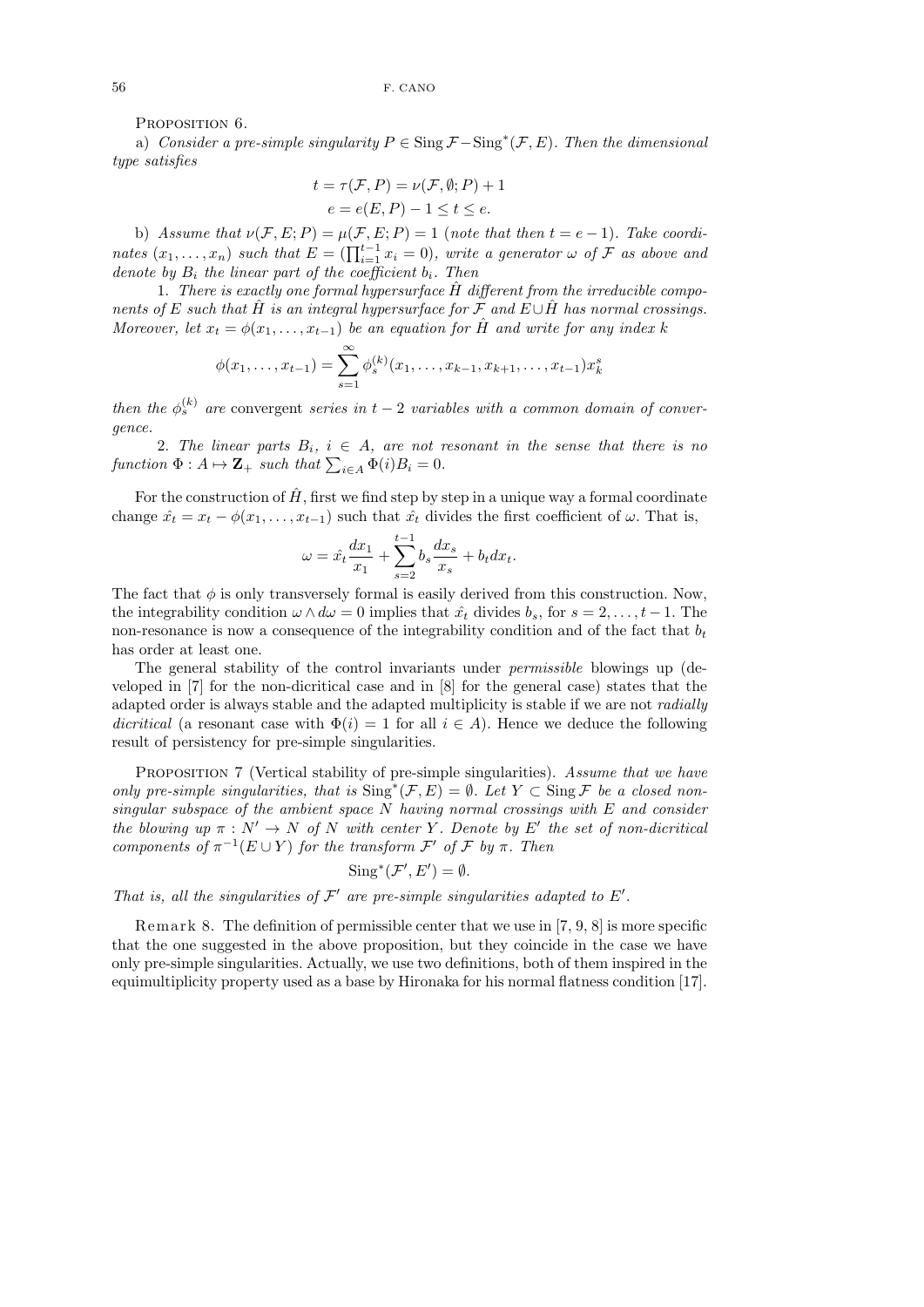The weak condition, that we call permissible center is horizontally stable and is useful for the control of the generic points; the strong condition, that we call appropriate center is not horizontally stable and we use it for the control of the bad points. In the nondicritical case there is a horizontal semicontinuity of the appropriate center condition [7], that simplifies very much the strategy for the reduction of singularities; this result is not true in the general case and it is necessary to solve first the bad points with appropriate centers and second the generic points with only permissible centers [8].

5. Getting pre-simple singularities. The first task in the reduction of the singularities is to eliminate the set  $\text{Sing}^*(\mathcal{F}, E)$  by means of permissible blowings up of the ambient space. Then, consider the following statement:

STATEMENT 9 (Reduction to pre-simple singularities). Let  $\mathcal F$  be a singular foliation of codimension one over an ambient space N of dimension dim  $N = n$ . Assume that N is a germ around a compact analytic subset  $C \subset N$  (call it the core); two important examples are  $C = P$  and  $C = N$ . Then there is a finite sequence of permissible blowings up (of germs around  $C$ )

$$
N \xleftarrow{\pi_1} N_1 \xleftarrow{\pi_2} N_2 \dots \xleftarrow{\pi_k} N_k = N'
$$

such that  $\text{Sing}^*(\mathcal{F}', E') = \emptyset$ , where  $\mathcal{F}'$  is the transform of  $\mathcal{F}$  in  $N'$  and  $E'$  is the divisor composed of the non-dicritical components of the total exceptional divisor in  $N'$ .

This statement is still a conjecture if  $n > 4$ . If  $n = 2$ , its proof is contained in Seidenberg's paper [35]. The proof in the case  $n = 3$  is done in [7] for the non-dicritical case and in [8] without this assumption. We say that the foliation is non-dicritical if for any sequence of permissible blowings up the last exceptional divisor is always nondicritical. In [5, 6] we give other characterizations of this property; we shall return to it in the section about the existence of integral hypersurfaces. The reduction to the pre-simple singularities concentrates the main difficulty in the problem of reduction of singularities of foliations. Although the proof is out of the scope of this expository paper, let us say at least what are the main ideas in the known case of dimension three.

First, let us remark that the reduction to the pre-simple singularities of a foliation given by  $\omega = df$  is the same one as the reduction of the singularities of the analytic set  $f = 0$ . In fact in [18, 1, 2] it is proved that after finitely many blowings up the total transform of f is locally a monomial compatible with the exceptional divisor (without dicritical components) and with at most one irreducible component outside of the divisor: this corresponds to a pre-simple singularity. Conversely, if we have a pre-simple singularity of the form  $\omega = df$  we are dealing locally with a monomial of the above type. Thus, the difference between pre-simple and simple singularities, to be seen later, is outside of the example  $\omega = df$ . Anyway, the reduction to the pre-simple singularities is quite more complicated than the corresponding problem for a hypersurface, mainly in the dicritical case. Two key difficulties appear, first there is no a clear substitute of the Hilbert-Samuel function used by Hironaka and second we have to deal with resonance phenomena that do not exist in the problem of varieties in characteristic zero (in fact we think in parallelisms for the characteristic  $p$  cases; see [15, 16, 14, 38]).

We construct a set of invariants that will correspond, in a non-complete way, to the idea of the Hilbert-Samuel function. This family works in any dimension and is divided into invariants of transversality and invariants of resonance. The main invariants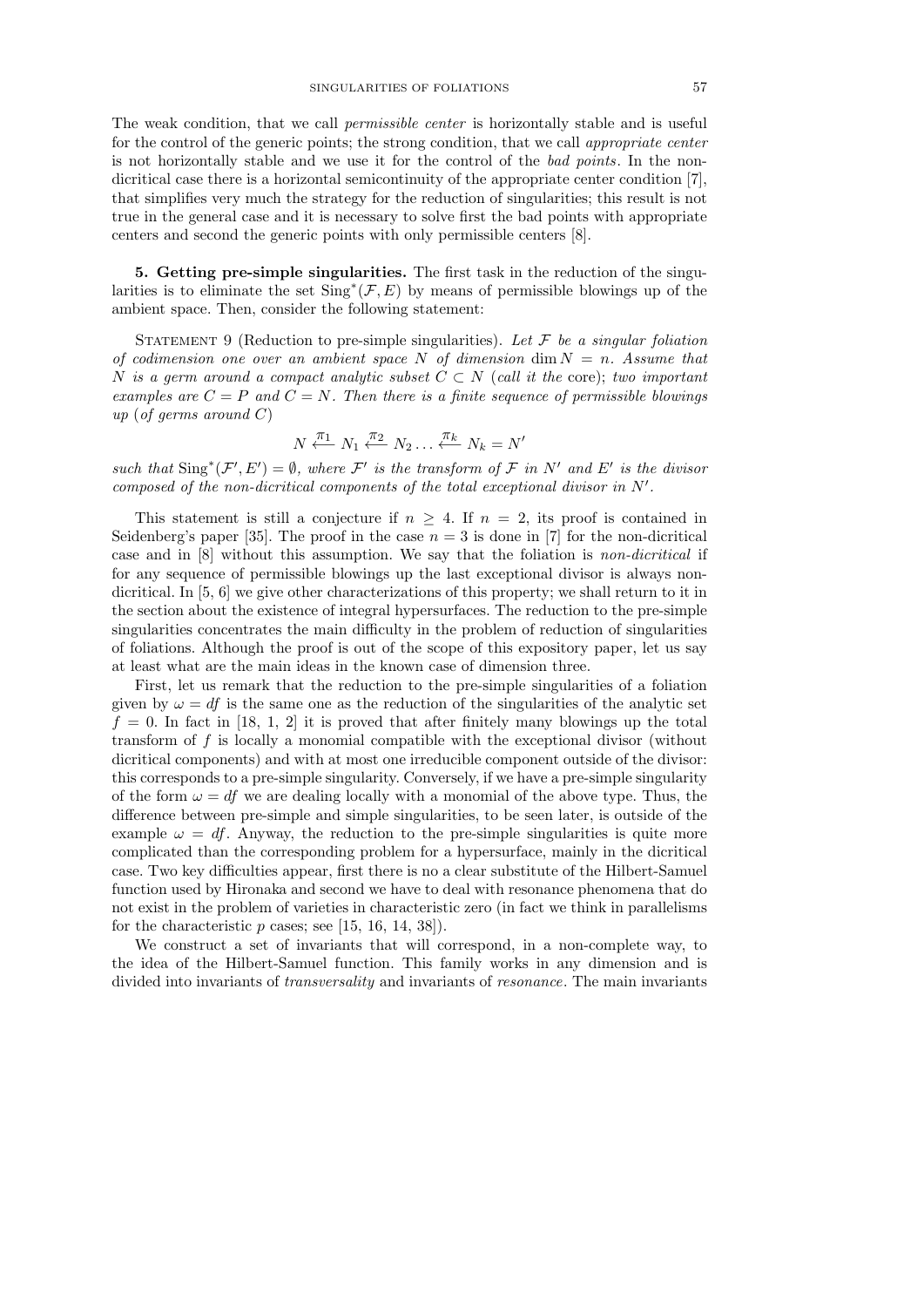of transversality are the *adapted order*, say  $r$ , the *adapted multiplicity*, say  $m$ , and the directrix, call it  $Dir(\mathcal{F}, E; P)$ . The directrix is our version of the strict tangent space of Hironaka. Given an homogeneous polynomial  $F(X_1, \ldots, X_n)$  denote by  $Dir(F)$  the maximum linear subspace that leaves the cone  $F = 0$  invariant by translation. Taking the above local adapted notation with coordinates  $b_i$  for the form  $\omega$ , we define

$$
Dir(\mathcal{F}, E; P) = \begin{cases} \bigcap_{i \in A} Dir(\text{In}^r b_i) & \text{if } m = r \\ \bigcap_{i \notin A} Dir(\text{In}^r b_i) & \text{if } m = r + 1 \end{cases}
$$

where In<sup>r</sup>  $b_i$  means the initial part of degree r of the coefficient  $b_i$ . The directrix has a good behavior under appropriate blowings up: it determines the possible situation of the points in the exceptional divisor for which the main invariants  $r$  and  $m$  do not drop, except perhaps in the radially dicritical case. Moreover, another family of transversality invariants is derived from the directrix; we extract from them the invariant  $d$ , of transversal to E codimension of the directrix. It measures how many independent linear forms, modulo  $X_i$  for  $i \in A$ , appear in the equations of the directrix. The codimension of the directrix is not necessarily stable under blowings up, but this invariant  $d$  is either increasing or stable (always outside of the radially dicritical case). The case  $d = 0$  is called hidden directrix; it is a priori the most difficult case, but we can show that if this case is stable we are always over the strict transform of certain components of the exceptional divisor that we call contact components and essential components and hence we get a maximal contact situation.

The resonance invariant  $Rs(\mathcal{F}, E; P)$  takes three possible logical values 0, 1, 2. The value 1 corresponds to the radially dicritical case, the value 2 to the other resonant cases with  $m = r$  and  $\text{Rs}(\mathcal{F}, E; P) = 0$  otherwise. We modify the invariant m to get the invariant  $m^*$  defined by  $m^* = m$  if  $\text{Rs}(\mathcal{F}, E; P) = 0$  and  $m^* = m + 1$  otherwise. The pair (r, m<sup>∗</sup> ) is always stable under appropriate blowing up and will act as the Hilbert-Samuel function in our problem of reduction of singularities for the so called bad points.

Once this collection of invariants and of general definitions is established, we use them to proof the existence of a reduction to pre-simple singularities in dimension three. This problem has two parts; first a global criteria of blowing up that allows us to choose globally the next center of blowing up and second a local control of this possibly infinite sequence of global blowings up that implies that the sequence is not infinite. As we have already said, we will separate the generic behavior from the bad one; this is in fact the base of the global criteria and for this we need the idea of generic equireduction.

DEFINITION 10. Consider a point  $P \in Sing^*(\mathcal{F}, E)$ . We say that P is a good point, or equivalently a point over which we have generic equireduction if and only if there is a neighborhood  $U$  of  $P$  and a finite sequence of blowings up

$$
U \stackrel{\pi_1}{\longleftarrow} U_1 \stackrel{\pi_2}{\longleftarrow} U_2 \dots \stackrel{\pi_k}{\longleftarrow} U_k
$$

such that  $\text{Sing}^*(\mathcal{F}_k, E_k) = \emptyset$  and for any index  $j = 1, ..., k$  the locus  $\text{Sing}^*(\mathcal{F}_{j-1}, E_{j-1})$ is non-singular, of codimension two, etale over  $\text{Sing}^*(\mathcal{F}, E)$  and it is the center of the next blowing up  $\pi_i$ .

Call bad points the set  $Bd(\mathcal{F}, E)$  of points in  $\text{Sing}^*(\mathcal{F}, E)$  which are not good points. In [10] there is a proof of the following result (in any ambient dimension).

PROPOSITION 11 (Generic equireduction). The set  $Bd(\mathcal{F}, E)$  is a closed analytic set of  $N$  of codimension at least three.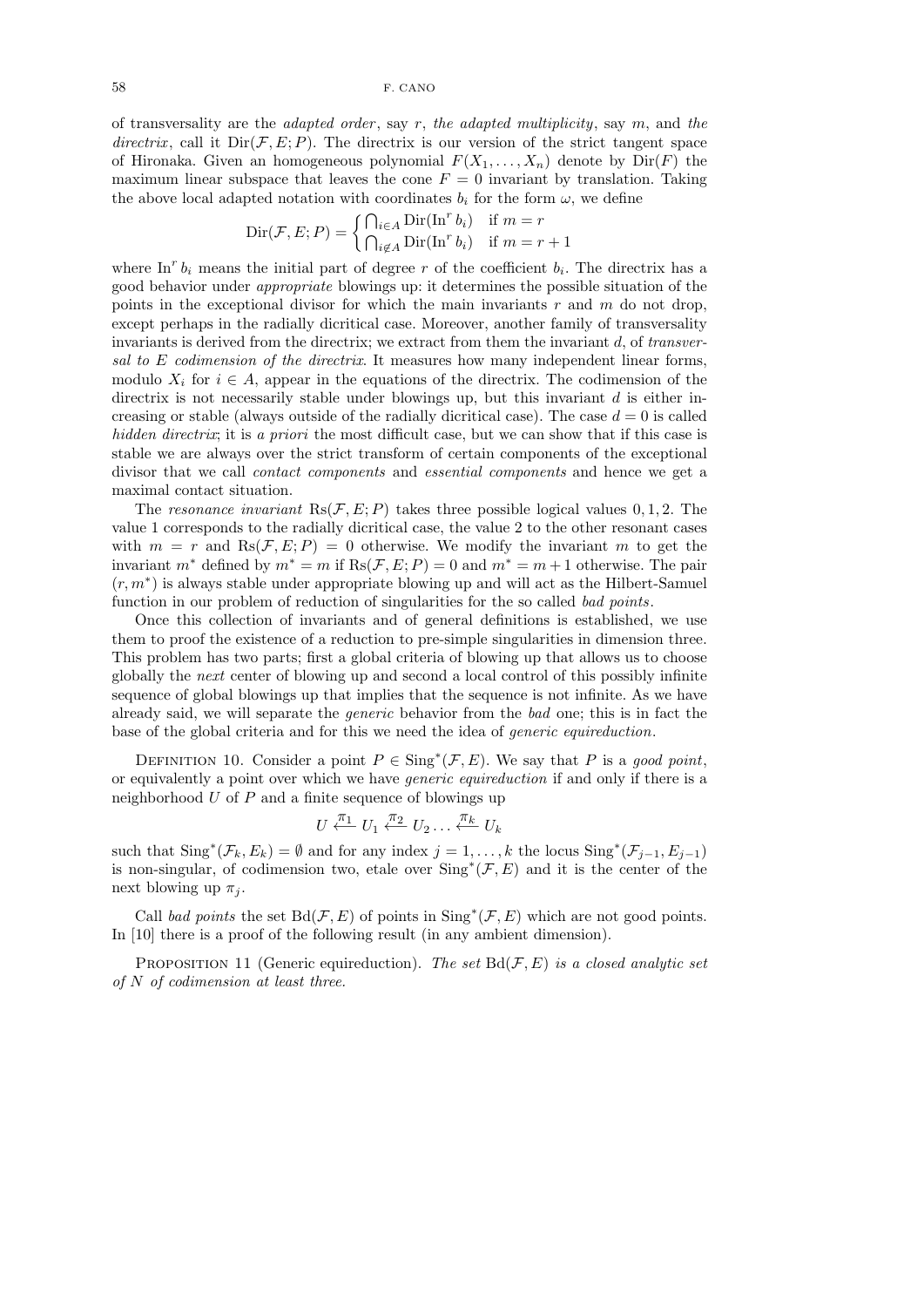In particular, if  $n = 3$  the set of bad points is a set of isolated points. The idea is first to eliminate the bad points. Once this done the good points will disappear by a finite number of canonical global blowings up in view of the generic equireduction. Thus the global strategy of blowings up looks prior to the bad points having maximum invariant  $(r, m^*)$  (a finite number of points). We do not do the details here (see [7] in the nondicritical case and [8] in the general case) but let us remark the main properties of this global strategy:

1. If there is one bad point having the initial maximum Samuel invariant  $(r, m^*)$ , then we can always choose a global center accordingly with the global criteria. This center is always appropriate at the bad points and permissible elsewhere.

2. After finitely many global blowings up following this strategy, we always modify at least one bad point (that is there is at least one bad point included in the corresponding center).

3. Locally at one bad point we priorize it as center when it is a radially dicritical corner (three components of the divisor). Otherwise, we priorize the appropriate centers of biggest dimension.

Let us do the global criteria to work. This produces a sequence of global blowings up. If it stops, we get bad points with only smaller invariant  $(r, m^*)$ . By induction we can eliminate the bad points and by generic equireduction we obtain the desired reduction to pre-simple singularities. Thus we have only to consider the case where the sequence does not stop and to prove that this is not possible. If we get an infinite sequence, we can specialize it to an infinite sequence of local blowings up

$$
\mathcal{B} \equiv \begin{cases} W \stackrel{\pi_1}{\longleftarrow} W_1 \stackrel{\pi_2}{\longleftarrow} W_2 \dots \stackrel{\pi_j}{\longleftarrow} W_j \stackrel{\pi_{j+1}}{\longleftarrow} \dots \\ P_0 \longleftarrow P_1 \longleftarrow P_2 \dots \longleftarrow P_j \longleftarrow \dots \end{cases}
$$

where  $W_j$  is a small neighborhood of  $P_j$  and  $P_{j+1}$  maps to  $P_j$ . Call this sequence  $\beta$  of local blowings up an *infinite bamboo* of infinitely near points (it can also be seen as a *star* in the sense of Hironaka [19]). This infinite bamboo  $\mathcal{B}$  has the property that at each  $P_i$ the invariant  $(r, m^*)$  is the same one. Moreover the centers of the local blowings up, being specialization of the centers given by the global criteria, satisfy to the local conditions of the global criteria. Now we have to prove that this infinite bamboo cannot exist and this ends the proof of the reduction to pre-simple singularities.

Assume by contradiction that  $\beta$  exists. We separate two main cases: the m-stable case and the m-unstable case. The m-stable case corresponds to the case in which the adapted multiplicity m is the same one at each level  $P_i$ . The m-unstable case corresponds to the fact that  $m = r$  and  $m = r + 1$  occurs infinitely many times (in particular  $m^* = r + 1$ and the steps with  $m = r$  are resonant ones).

For the control of the m-stable case, we consider first the situation where we have a non-singular surface  $H$  having maximal contact with the bamboo  $\beta$ . This means that all the centers of the blowings up (and hence the points  $P_j$ ) are contained in the corresponding strict transforms of  $H$ . In that case, we can develop a concept of differential idealistic exponent in the same spirit of [20]; we project in this way our reduction problem to related problem in dimension two over the ambient space  $H$  whose solution is easily done. Now we need to get this maximal contact situation. For this we essentially use all our collection of invariants; they are stable under appropriate blowing up and so we can assume that they are fixed along the bamboo  $\beta$ . This helps us to identify maximal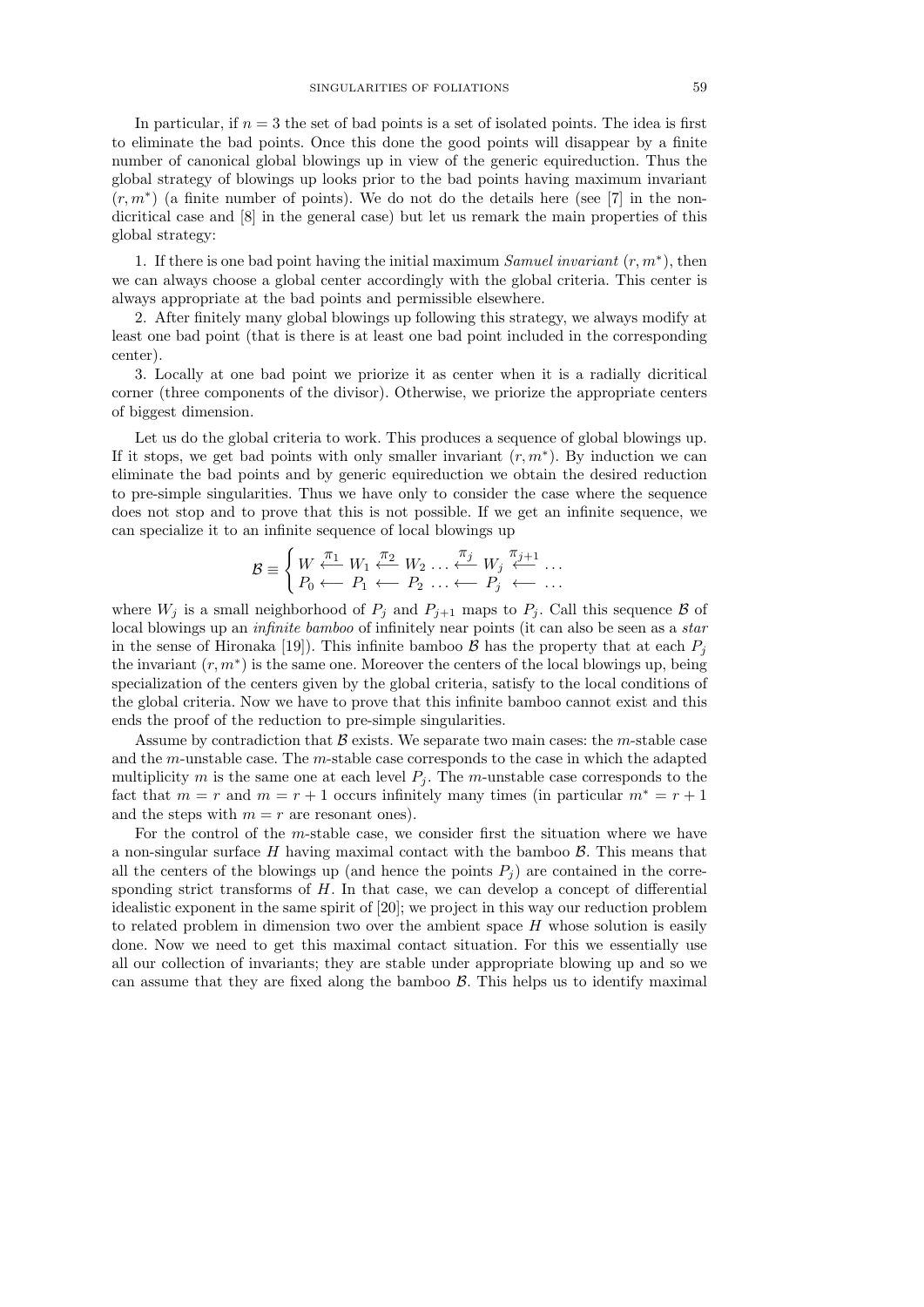contact surfaces. Let us only remark here that we need in some (quite transversal) cases to add to our list of invariants some ones obtained directly from a characteristic polygon that we draw by selecting coordinates very well prepared with respect to the bamboo  $\mathcal{B}$ ; this characteristic polygon is inspired in [21, 22].

Finally, the m-unstable case is treated by identifying several hierarchized situations or levels (around ten of them, but not complicated to define); each one is m-stable, hence we have to change of level infinitely many times. But each time we change, we go to a lower level. This ends the proof.

6. Simple singularities. The best way to define simple singularities is to establish formal normal forms for the pre-simple singularities. This also gives a finer description of the pre-simple singularities. The formal normal forms are directly derived from the jordanization of commuting formal vector fields and from the formal normal form for a 1-form in one variable. The main ideas are collected in Martinet's Bourbaki [31], the formal normal forms in dimension three for the non-dicritical case are in [9] and in the general case in [8] (but there is no essential difference between the three-dimensional case and the general case).

Take a pre-simple singularity  $P \in \text{Sing } \mathcal{F}$  adapted to E. Assume without loss of generality that the dimensional type of  $\mathcal F$  at P is  $n = \dim N$ . Then we know that E has either  $n-1$  or n irreducible components through P. Taking account of the results in the section about pre-simple singularities, we easily find  $n - 1$  germs of formal vector fields of the type

$$
\mathcal{X}_j = x_j \frac{\partial}{\partial x_j} - c_j(x_1, \dots, x_n) \frac{\partial}{\partial x_n},
$$

 $j = 1, \ldots, n-1$ , where  $c_j(0) = 0$ , that are tangent to the foliation and that commutes (this is directly given by the integrability condition). Then we can decompose the vector fields in semisimple and nilpotent parts as

$$
\mathcal{X}_j = \mathcal{S}_j + \mathcal{N}_j
$$

in such a way that  $[\mathcal{S}_j, \mathcal{S}_s] = 0$  and  $[\mathcal{S}_j, \mathcal{N}_s] = 0$  for any indices j, s. Moreover there is a formal coordinate system  $(x_1, \ldots, x_n)$  such that the semisimple parts have a diagonal expression

$$
\mathcal{S}_j = x_j \frac{\partial}{\partial x_j} - \lambda_j \frac{\partial}{\partial x_n}.
$$

The commuting properties imply now strong conditions over the expression of the nilpotent parts in the coordinates  $(x_1, \ldots, x_n)$  (for instance, if the eigenvalues  $\lambda_i$  are independent over Z, necessarily the nilpotent parts are zero). We can reconstruct a generator  $\omega$  of the foliation from the  $n-1$  vector fields above. The result is summarized in the following proposition.

PROPOSITION 12 (Jordanization of a pre-simple singularity). Let  $P \in \text{Sing } \mathcal{F}$  be a pre-simple singularity adapted to E and put  $t = \tau(\mathcal{F}, P)$ . Then there is a formal coordinate system  $(x_1, \ldots, x_t)$  at P such that  $E \subset (\prod_{i=1}^t x_i = 0)$  and a generator  $\omega$  of  $\mathcal F$ is written in one of the following forms: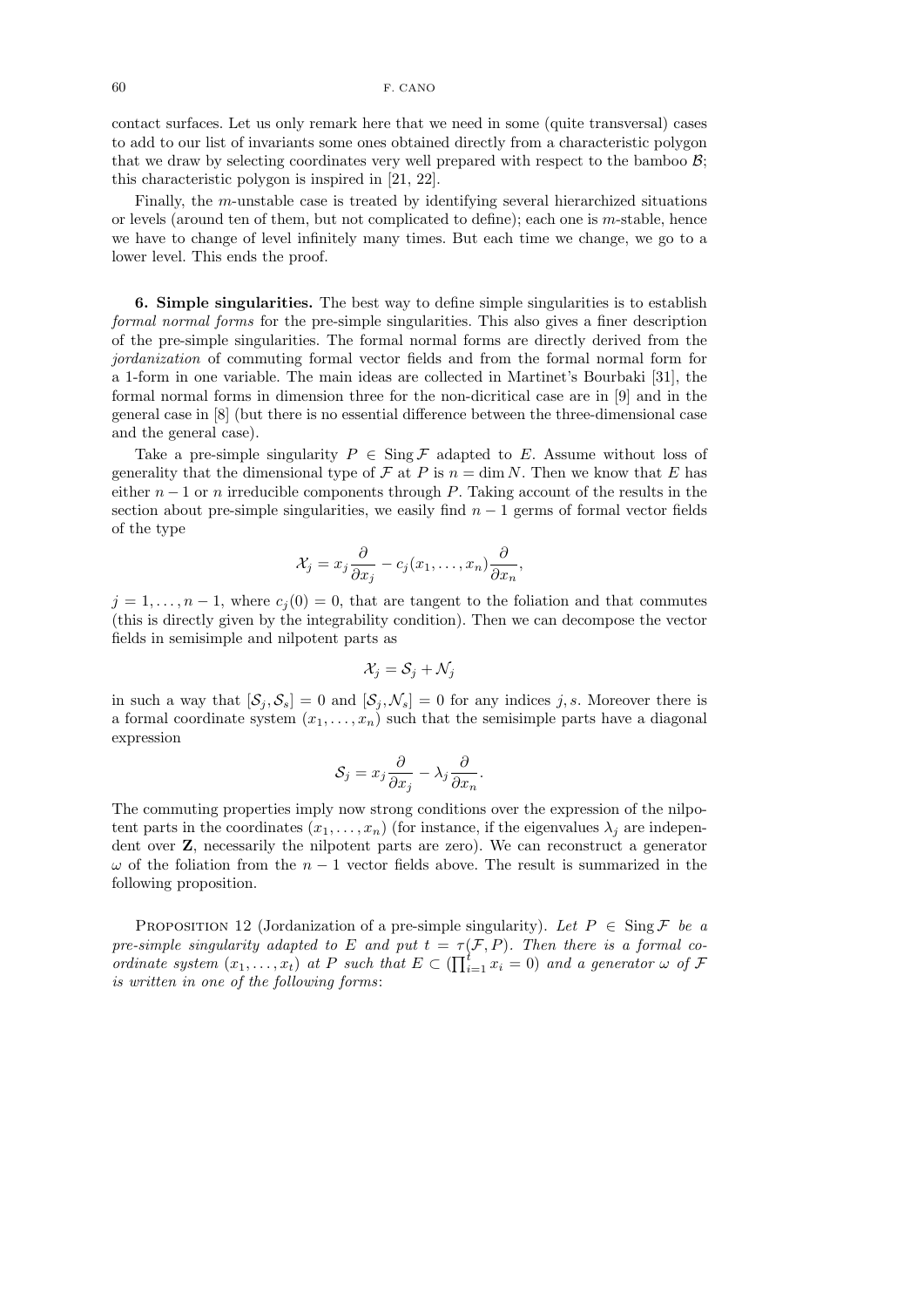A) There are complex numbers  $\lambda_i \in \mathbb{C}^*$ ,  $i = 1, \ldots, t$  (that will be real ones if we work over the real numbers) such that

$$
\omega = \Big(\prod_{i=1}^t x_i\Big) \Big[\sum_{i=1}^t \lambda_i \frac{dx_i}{x_i}\Big].
$$

B) There is an integer  $k \geq 1$ , a k-uple  $(p_1, \ldots, p_k) \in (\mathbf{Z}_+)^k$ , complex numbers  $\lambda_i \in \mathbf{C}$ ,  $i = 2, \ldots, t$  with  $\lambda_i \in \mathbb{C}^*$  for  $i = k + 1, \ldots, t$  and a one variable non-null formal series  $\Psi(T)$  with  $\Psi(0) = 0$  such that

$$
\omega = \Big(\prod_{i=1}^t x_i\Big) \Big[\sum_{i=1}^k p_i \frac{dx_i}{x_i} + \Psi(x_1^{p_1} \dots x_k^{p_k}) \sum_{i=2}^t \lambda_i \frac{dx_i}{x_i}\Big].
$$

C) There is an integer  $k \geq 2$ , a  $(k-1)$ -uple  $(p_2, \ldots, p_k) \in (\mathbf{Z}_+)^{k-1}$  and complex numbers  $\lambda_i \in \mathbf{C}$ ,  $i = 2, \ldots, t$  with  $\lambda_t \neq 0$  and  $\lambda_i \neq 0$  for  $i = k + 1, \ldots, t$  such that

$$
\omega = \Big(\prod_{i=2}^t x_i\Big) \Big[ dx_1 - x_1 \sum_{i=2}^k p_i \frac{dx_i}{x_i} + x_2^{p_2} \dots x_k^{p_k} \sum_{i=2}^t \lambda_i \frac{dx_i}{x_i} \Big].
$$

Remark 13. The case  $B$  is given by the pull back of the 1-form

$$
\frac{1}{\Psi(y)}\frac{dy}{y}+\sum_{i=2}^t\lambda_i\frac{dx_i}{x_i}
$$

under the morphism

$$
(x_1,...,x_n) \mapsto (y,x_2,...,x_n) = (x_1^{p_1}...x_k^{p_k}, x_2,...,x_n).
$$

Invoking the normal form of a meromorphic 1-form in one variable, we find a formal coordinate u such that

$$
\frac{1}{\Psi(y)}\frac{dy}{y} = \frac{\delta + \epsilon u^s}{u^s}\frac{du}{u}
$$

and so we can write the case B in the formal normal form

$$
\omega = \Big(\prod_{i=1}^t x_i\Big) \Big[\sum_{i=1}^k p_i \frac{dx_i}{x_i} + \frac{x_1^{p_1} \dots x_k^{p_k}}{\delta + \epsilon x_1^{p_1} \dots x_k^{p_k}} \sum_{i=2}^t \lambda_i \frac{dx_i}{x_i}\Big].
$$

The above proposition gives us a description of the singular locus Sing  $\mathcal F$  around a pre-simple singularity. The formal description corresponds by faithful flatness to the convergent one. So the singular locus is composed of non-singular irreducible components of codimension two. Moreover, the natural stratification induced by the non-adapted order  $\nu(\mathcal{F}, \emptyset; P)$  (that is, the minimum of the orders of the coefficients of a holomorphic 1-form that generates  $\mathcal{F}$ ) has non-singular strata that are compatible (in the sense of ojasiewicz [28, 29]) with all the components of the divisor E. Since  $\nu(F, \emptyset; P) =$  $\tau(F, P) - 1$ , this stratification is also induced by the dimensional type. Actually, the adherence of the strata corresponding to dimensional type  $t$  is a union of non-singular closed analytic subspaces of codimension exactly  $t$  in the ambient space. Let  $\Gamma$  be one stratum corresponding to dimensional type t. We know that  $\overline{\Gamma}$  is non-singular and given two points  $P, Q \in \Gamma$  the germs of foliation of F in P and Q are isomorphic to a fixed  $(n-t)$ -dimensional transversal section of F in the point P (this generates a kind of holonomy).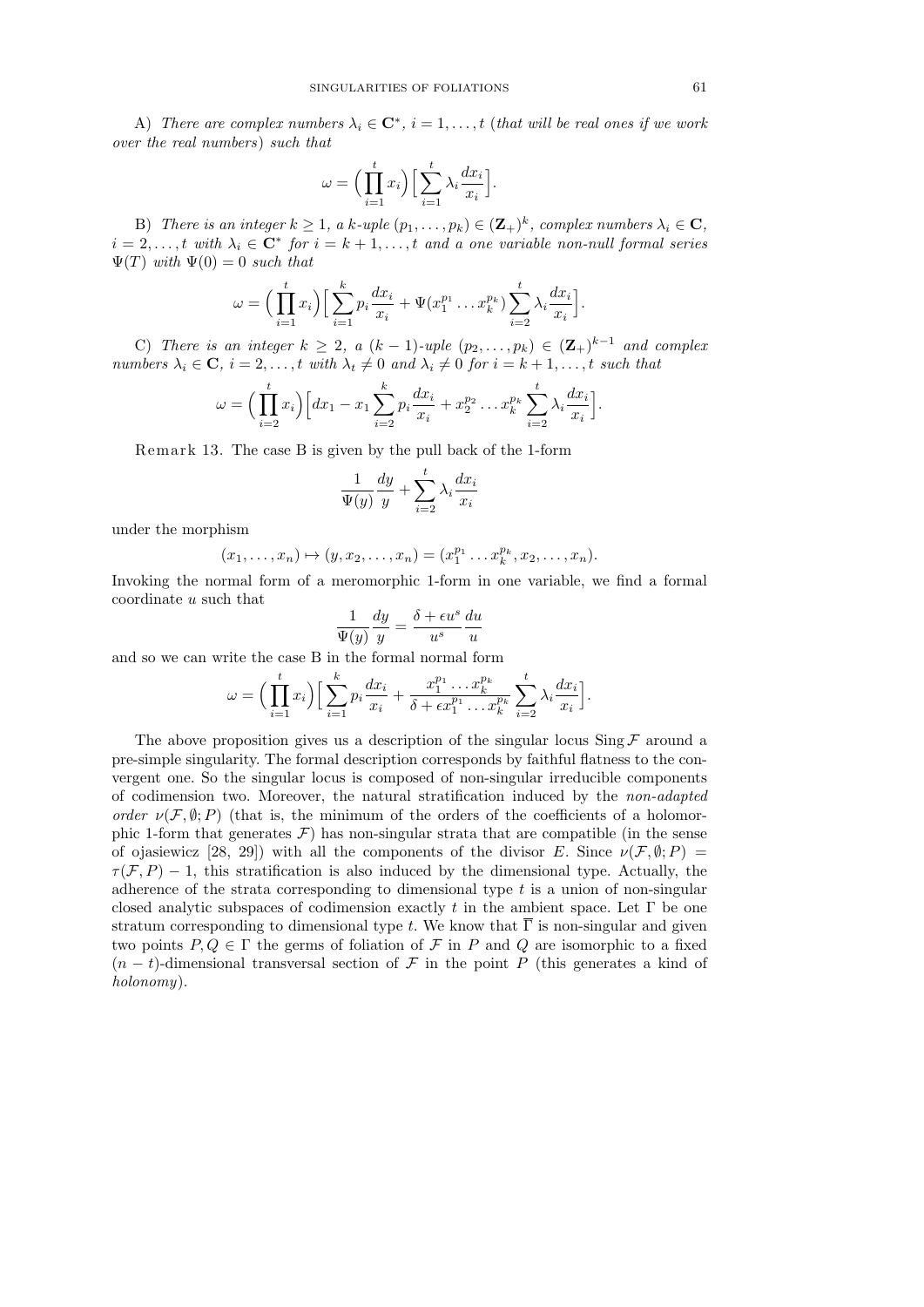In the above proposition, the types A, B and C are mutually excluding: the type A can be viewed as a type B with the invariant  $k = 0$ . Moreover, in the cases A or B, the vector

$$
\underline{\lambda} = (\lambda_{k+1}, \dots, \lambda_t) \in (\mathbf{C}^*)^{t-k}
$$

is invariant for the foliation, up to multiplication by a non-null scalar and up to reordering its entries. This allows us to give the following definition:

DEFINITION 14 (Simple singularities). Let  $P \in \text{Sing } \mathcal{F}$  be a pre-simple singularity adapted to E and put  $t = \tau(\mathcal{F}, P)$ . We say that P is a *simple singularity* adapted to E if and only if we are either in the case A or B of the preceding proposition and the vector  $\lambda$  is not resonant in the sense that

$$
\sum_{j=k+1}^{t} \Phi(j)\lambda_j \neq 0
$$

for any  $\Phi: \{k+1,\ldots,t\} \to \mathbf{Z}_{+} \cup \{0\}$  such that  $\Phi \neq 0$ .

The following proposition summarizes the specific properties for the simple singularities:

PROPOSITION 15. Let  $P \in \text{Sing } \mathcal{F}$  be a simple singularity adapted to E and put  $t = \tau(\mathcal{F}, P)$ . Two cases may occur:

1.  $e(E, P) = t$  and then the irreducible components of E are the only integral hypersurfaces of  $\mathcal F$  at the point P. (Call this a simple corner.)

2.  $e(E, P) = t - 1$  and then there is exactly one transversely formal hypersurface  $\hat{H}$ at P such that  $E \cup \hat{H}$  has normal crossings and the only integral hypersurfaces of F at P are  $\hat{H}$  and the irreducible components of E. (Call this a trace simple singularity.)

If Y is a permissible center for F adapted to E with  $P \in Y$  and  $\pi : N' \to N$  is the blowing up with center Y, then  $\pi$  is non-dicritical and any singular point P' over F is a simple singularity. More precisely, if  $P$  is a simple corner, we produce only simple corners by the blowing up and if  $P$  is a trace simple singularity, the only trace simple singularities that are produced under the blowing up are in the strict transform of  $H$ .

In the case of simple corners, the singular locus and its stratification in terms of the dimensional type is given by the natural stratification induced by the divisor  $E$ . In the case of trace simple singularities, we get the same result changing E by  $E \cup \hat{H}$ .

The next step in the problem of reduction of singularities of a singular foliation of codimension one is to eliminate the pre-simple singularities that are not simple singularities. This can be done in any dimension [8] and the precise statement is the following one:

THEOREM 16 (Reduction to simple singularities). Let  $\mathcal F$  be a singular foliation of codimension one over an ambient space N that is a germ around a compact analytic subset  $C \subset N$  and let E be a normal crossings divisor of N all whose irreducible components are non-dicritical for  $F$ . Assume that we have only pre-simple singularities, that is  $\text{Sing}^*(\mathcal{F}, E) = \emptyset$ . Then there is a finite sequence of permissible blowings up

$$
N \stackrel{\pi_1}{\longleftarrow} N_1 \stackrel{\pi_2}{\longleftarrow} N_2 \dots \stackrel{\pi_k}{\longleftarrow} N_k = N'
$$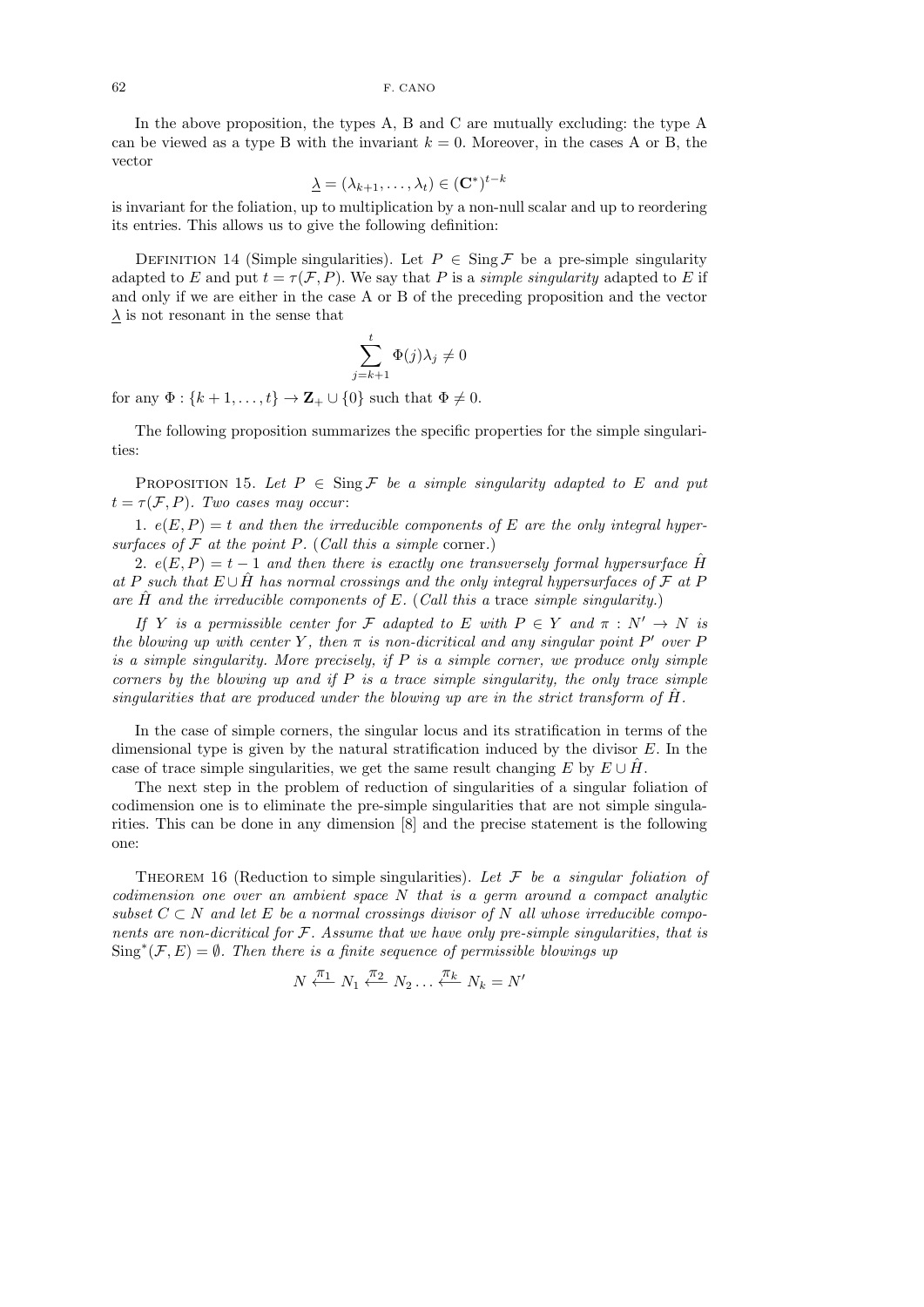such that all the singularities of the transform  $\mathcal{F}'$  of  $\mathcal F$  are simple singularities of  $\mathcal F'$ adapted to the divisor  $E'$  composed of the non-dicritical components of the total exceptional divisor in  $N'$ .

The proof of this result is essentially based in the destruction of the resonances. In a quite easy way we first eliminate the pre-simple singularities of the type C, getting a persistent situation of types A or B. Let us assume for simplicity that all our singularities are of type A (the strategy in the general case is very similar). In the two-dimensional case there is only one strategy for blowing up (to modify the non-simple points) but in higher dimension it is not evident what is the strategy to adopt. Let us look at the following example (due to P. Fortuny): take

$$
\underline{\lambda} = (-2, 3/2 + i, 3/2 - i, -3).
$$

If we adopt the (a priori reasonable) strategy of blowing up resonant centers of maximal dimension, we can take the center  $x_1 = x_2 = x_3 = 0$  and after blowing up, in one of the charts we get

$$
\underline{\lambda} = (1, 3/2 + i, 3/2 - i, -3).
$$

Now, blowing up  $x_1 = x_4 = 0$  in one of the charts we get the initial situation

$$
\underline{\lambda} = (-2, 3/2 + i, 3/2 - i, -3).
$$

Thus, we have to be careful with the strategy to adopt. Actually, we can translate the problem of destruction of resonances to another known problem (toroidal embeddings) as follows. Given the resonant vector  $\lambda \in \mathbb{C}^t$  define the rational vector space

$$
L(\underline{\lambda}) = \{e = (e_i)_{i=1}^t \in \mathbf{Q}^t; \ \sum_{i=1}^t e_i \lambda_i = 0\}.
$$

The fact that  $\Delta$  is resonant means that  $L(\Delta) \cap (\mathbf{Q}_+)^t \neq \emptyset$ . Let  $V(\Delta) \subset \mathbf{Q}^t$  be the orthogonal of  $L(\underline{\lambda})$ . Then, for any non-null element  $\underline{a} \in V(\underline{\lambda}) \cap \mathbf{Z}^t$  we have a decomposition

$$
\underline{a} = \underline{p} - \underline{q}
$$
  
where  $\underline{p}, \underline{q} \in \mathbf{Z}^t - \{0\}$ . Consider the ideal generated by the binomials of the type  

$$
\underline{x}^{\underline{p}} - \underline{x}^{\underline{q}}.
$$

It defines a toric variety whose reduction of singularities gives the elimination of the resonances. Actually we can prove it directly in a globally coherent way: first we draw a characteristic polyhedra and second we use on it the global strategy derived from the Spivakovsky's solution to the weak Hironaka game [37].

7. Reduction of the singularities of foliations. Like in the two-dimensional case, we can establish the statement of reduction of the singularities of foliations concerning divisors in the ambient space that may have dicritical components. Let  $\mathcal F$  be a singular foliation and  $D$  a normal crossings divisor on the ambient space  $N$ . Denote by  $E$  the union of the non-dicritical components of D relatively to F and let  $D_c$  be the union of the dicritical components.

DEFINITION 17. Take a point  $P \in N$ , we say that the foliation  $\mathcal F$  and the divisor D have normal crossings at the point  $P$  if and only if the following conditions hold:

1. The point P is either a non-singular point for F or a simple singularity for F adapted to E.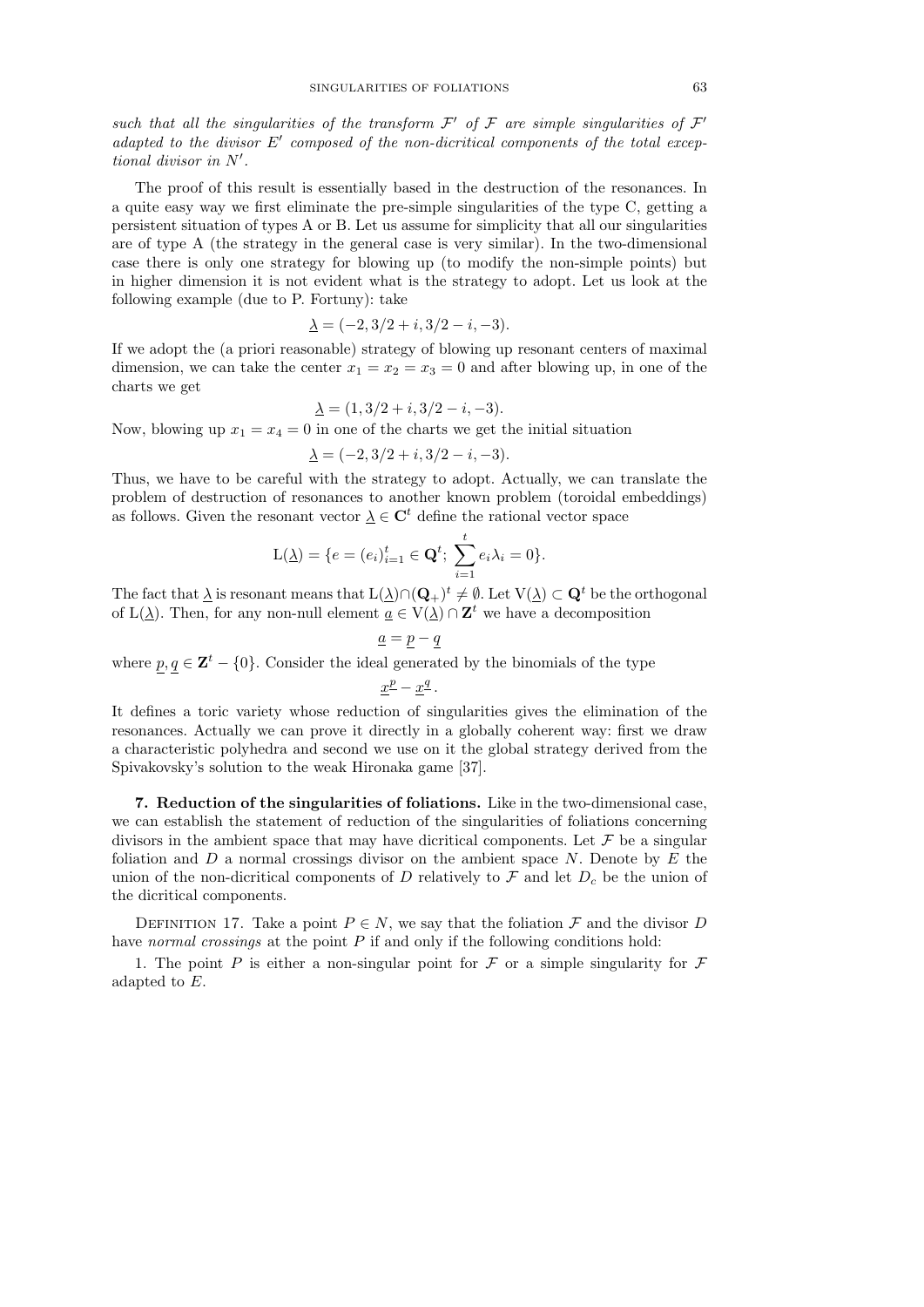2. Let t be the dimensional type of  $\mathcal F$  at the point P. Then there are local coordinates  $(x_1, \ldots, x_n)$  at P such that F is generated by a 1-form  $\omega$  of the type

$$
\omega = \sum_{i=1}^t a(x_i, \dots, x_t) dx_i
$$

and  $D_c \subset (x_{t+1} \ldots x_n = 0)$  locally at P.

The complete result of reduction of singularities for a foliation should be the following

STATEMENT 18 (Reduction of singularities of a foliation). Let  $\mathcal F$  be a singular foliation of codimension one over an ambient space N of dimension n that is a germ around a compact analytic subset  $C \subset N$ . Then there is a finite sequence of permissible blowings  $\eta_{l}$ 

$$
N \xleftarrow{\pi_1} N_1 \xleftarrow{\pi_2} N_2 \dots \xleftarrow{\pi_k} N_k = N'
$$

such that the transform  $\mathcal{F}'$  of  $\mathcal F$  in  $N'$  and the total exceptional divisor  $D'$  have normal crossings everywhere.

This result is proved in dimensions two and three [8] and it is still a conjecture for  $n \geq 4$ . In dimension three, it is derived from the reduction to pre-simple singularities, after we get simple singularities and finally, we put by means of additional blowings up the dicritical components of the divisor having normal crossings with the foliation and the non-dicritical divisor. The last step is surely true and not too difficult in any dimension and a more general context (modulo the use of one of the known algorithms [2] for the reduction of singularities of hypersurfaces) that we call the conditionated reduction:

STATEMENT 19 (Conditionated reduction). Let  $\mathcal F$  be a singular foliation of codimension one over an ambient space N of dimension n that is a germ around a compact analytic subset  $C \subset N$ . Consider a normal crossings divisor E on N which is non-dicritical for  $\mathcal F$  and let S be a hypersurface on N (may be singular, with several irreducible components). Assume that all the singularities of  $\mathcal F$  are simple singularities adapted to  $E$ . Then, there is a finite sequence of permissible (in an enlarged sense) blowings up

$$
N \xleftarrow{\pi_1} N_1 \xleftarrow{\pi_2} N_2 \dots \xleftarrow{\pi_k} N_k = N'
$$

such that the transforms  $\mathcal{F}'$  of  $\mathcal{F}$  and  $D'$  of  $E \cup S$  have normal crossings everywhere.

8. Thom's conjecture on the existence of integral hypersurfaces. One of the applications that we would like to present here of the known results of reduction of singularities of the foliations is the proof of the existence of an integral hypersurface for any germ of non-dicritical holomorphic foliation  $\mathcal F$  over  $(\mathbb C^n, 0)$ .

Before starting with the proof itself, let us look at the non-dicriticalness condition, that we have studied in [5, 6]. The more precise definition for a non-dicritical foliation is

DEFINITION 20. We say that  $\mathcal F$  is non-dicritical if and only if for any finite sequence of permissible blowings up

$$
(\mathbf{C}^n, 0) = N \stackrel{\pi_1}{\longleftarrow} N_1 \stackrel{\pi_2}{\longleftarrow} N_2 \dots \stackrel{\pi_k}{\longleftarrow} N_k = N'
$$

all the irreducible components of the total exceptional divisor  $E'$  are non-dicritical components for the transform  $\mathcal{F}'$  of  $\mathcal{F}$ .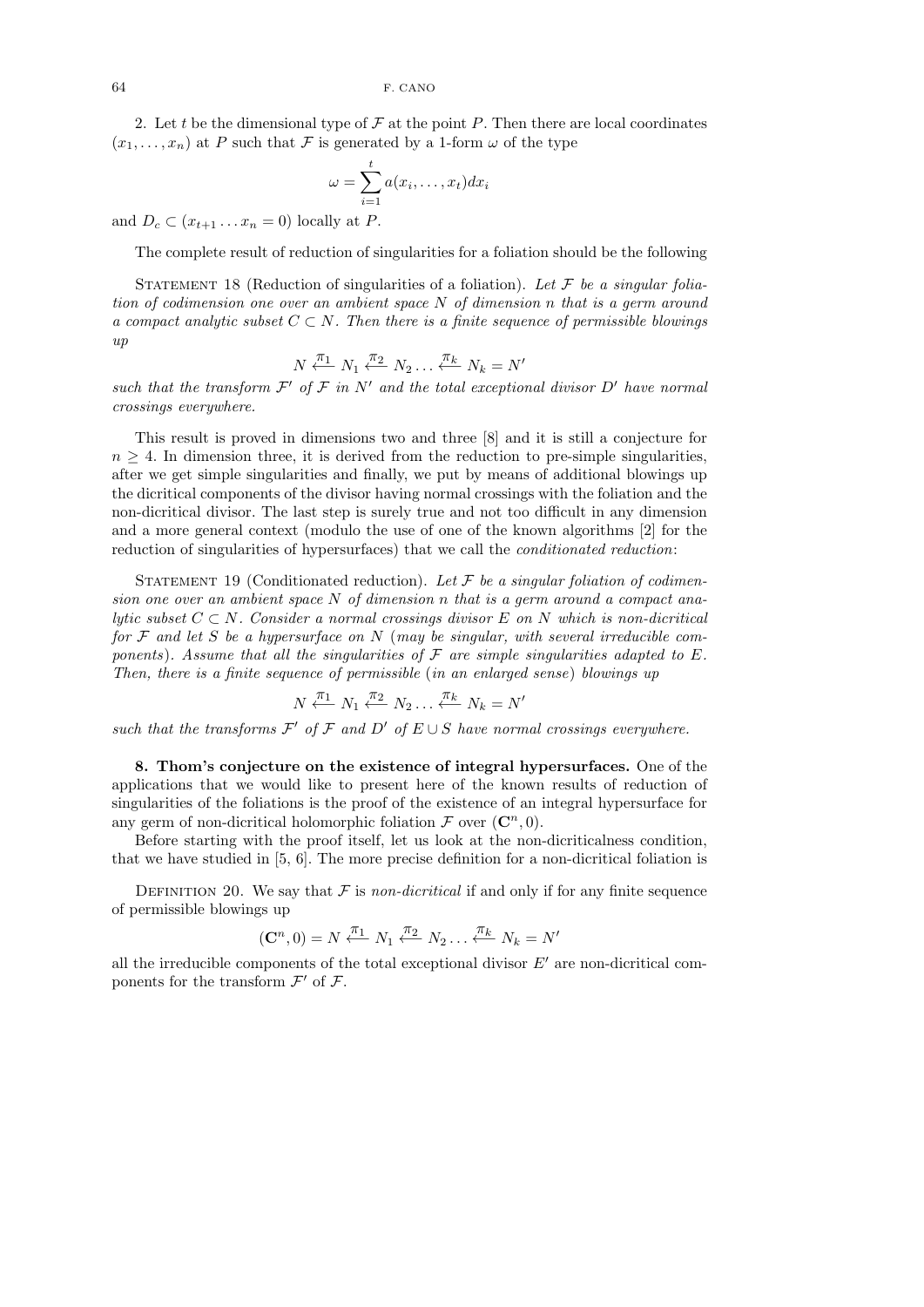In dimension two, to be dicritical is equivalent to have infinitely many integral curves. This is directly done by the reduction of the singularities. The dicriticalness in dimension two can be tested with the canonical reduction of the singularities (actually, assuming that the reduction of singularities exists in dimension  $n$ , we think that any reduction of the singularities is enough to test the non-dicriticalness condition). Now, appearing a dicritical component in the two-dimensional reduction of the singularities gives infinitely many integral curves, by projecting the integral curve passing though each non-singular point (not a corner) of this dicritical component. Conversely, if we have infinitely many integral curves, there is necessarily one dicritical component in the reduction of the singularities. More precisely, for a non-dicritical foliation in dimension two we have a bijection

$$
\left\{\begin{array}{c}\text{formal integral} \\ \text{curves of }\mathcal{F}\end{array}\right\} \leftrightarrow \left\{\begin{array}{c}\text{singular trace points} \\ \text{after reduction of singularities}\end{array}\right\}
$$

and the correspondence gives convergent integral curves if and only if the corresponding trace simple singularity has convergent integral curve transverse to the divisor.

A particular corollary of the above discussion is that in dimension two and the dicritical case we always have at least one convergent integral curve (actually infinitely many of them). This is not the situation in higher dimension. The reason is that a germ of hypersurface in a point obtained after some blowings up does not necessarily project in a hypersurface in the initial ambient space, we need to have a coherent global object. Look at the following example of Darboux studied by Jouanolou [25]. Consider the germ of foliation on  $(\mathbb{C}^3, 0)$  given by the integrable homogeneous 1-form

$$
\omega = (x^m y - z^{m+1})dx + (y^m z - x^{m+1})dy + (z^m x - y^{m+1})dz
$$

 $(m \geq 2)$ . It is dicritical (actually radially dicritical). After one blowing up of the origin, the exceptional divisor is a projective plane  $\mathbf{P}^2$  transverse to the transform of our foliation. In fact the foliation is a foliation by cones and the leaves over the projective plane are the projectivization of that cones. It can be proved [25] that this foliation over  $\mathbf{P}^2$  has no integral algebraic curve. Hence the initial foliation has no integral hypersurface, since otherwise it is a cone whose projectivization is a closed integral algebraic curve of the foliation induced over  $\mathbf{P}^2$ .

Thus, it is reasonable to consider Thom's question only in the non-dicritical case. Assume in the sequel that the foliation  $\mathcal F$  is non-dicritical. We will give an outline of the proof of the following theorem, done for dimension two in [4], for dimension three in [9] and for dimension bigger than three—in [11].

THEOREM 21 (Existence of convergent integral hypersurface). Let  $\mathcal F$  be a non-dicritical foliation over  $(\mathbb{C}^n,0)$ . Then there is at least one germ of convergent integral hypersurface for F.

In dimension two, the first proof of the existence of a convergent integral curve for  $\mathcal F$  is due to Camacho and Sad [4]. It uses first the reduction of the singularities of  $\mathcal F$  and second an invariant of global-local nature (of residue type) that allows to find a contradiction with the fact that there is no convergent integral curve. This proof is existential and involves a complicated combinatorial argument. Other direct proofs that construct step by step the integral curve are in [13] or in [12] where the Newton-Puiseux method is extended to the case of differential equations.

In dimension three, the existence of convergent integral hypersurface is a consequence of the existence of reduction of singularities and the description of the simple singularities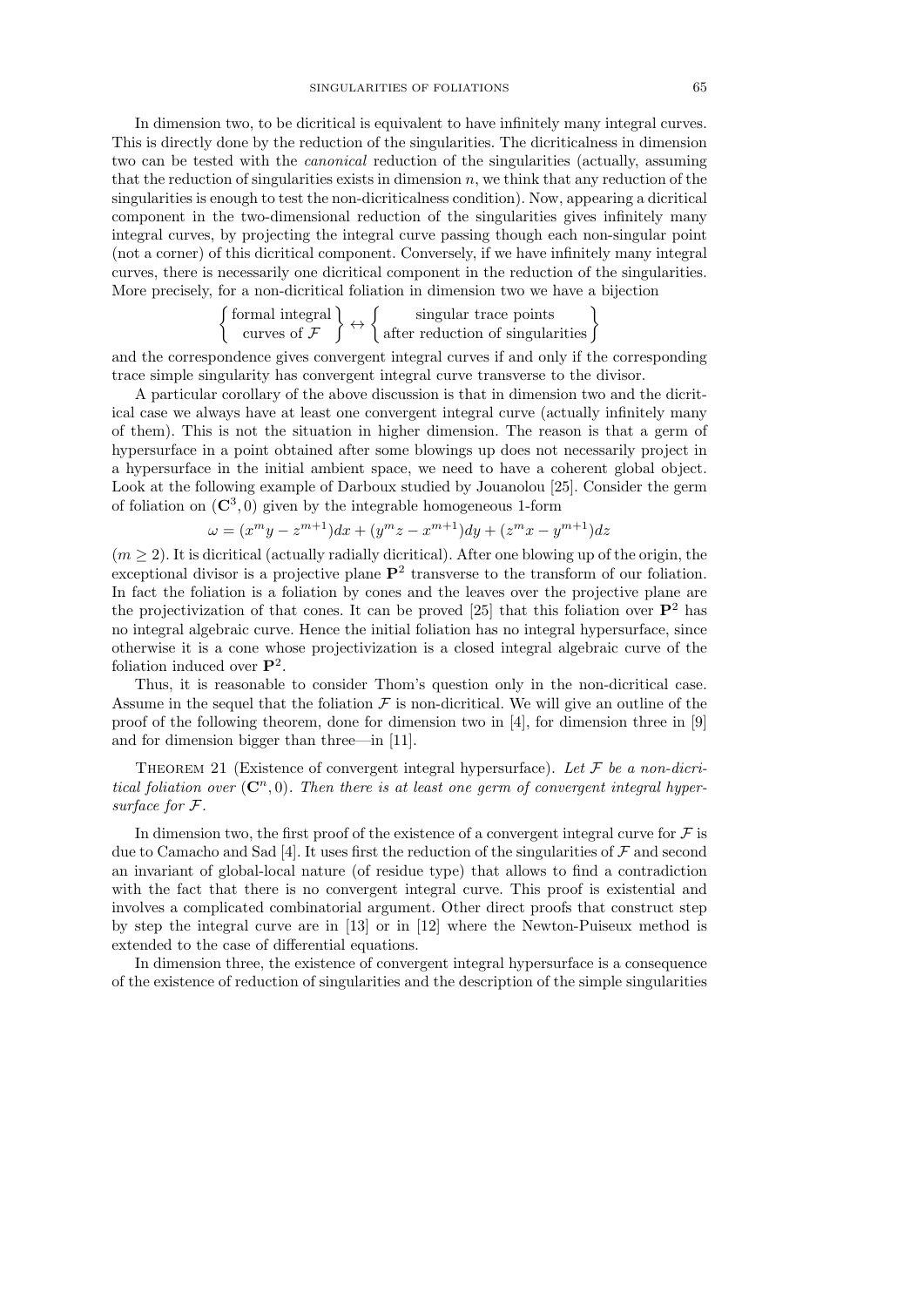that we obtain [9]. Denote by

$$
\pi : N' \to N = (\mathbf{C}^3, 0)
$$

a non-dicritical reduction of the singularities of the foliation  $\mathcal{F}$ . Let  $\mathcal{F}'$  be the transform of  $\mathcal F$  and  $E'$  the total exceptional divisor. Thus  $E'$  is a normal crossings divisor on  $N'$ , all its components are non-dicritical for  $\mathcal{F}'$  and any singular point  $P \in \text{Sing } \mathcal{F}'$  is a simple singularity for  $\mathcal F$  adapted to  $E'$ . Recall that we have two types of singularities:

Corner singularities. The only integral hypersurfaces through a corner singularity are the irreducible components of the divisor  $E'$ . The singularities near a corner singularity are also corner singularities.

Trace singularities. There is exactly one integral hypersurface  $H$  through a trace singularity different from the irreducible components of the divisor. Moreover this hypersurface is transversely formal (and not merely formal) and the trace singularities near a trace singularity correspond exactly to  $E' \cap \hat{H}$ .

Thus, the trace singularities form a closed analytic subset of  $N'$ . Denote it by  $\text{Tr}(\mathcal{F}', E')$ . Each irreducible component of it is non-singular of codimension two and  $\text{Tr}(\mathcal{F}', E')$  has normal crossings with E'. Denote by  $\hat{N'}$  the formal analytic space obtained from  $N'$  along the exceptional divisor  $E'$ . The nature of that formal integral hypersurfaces  $\hat{H}$  allows to glue them over each connected component of the set  $\text{Tr}(\mathcal{F}', E')$ . We get so a closed hypersurface  $\tilde{H}$  of  $\hat{N'}$  that is an integral hypersurface of the foliation  $\hat{\mathcal{F}}'$  induced by  $\mathcal F$  in  $\hat N'$ . Moreover, the hypersurfaces obtained in this way are the only integral hypersurfaces of  $\hat{\mathcal{F}}'$  different from the irreducible components of E'. Thus, considering the morphism

$$
\hat{\pi}: \hat{N'} \to \hat{N} = (\mathbf{C}^{\hat{3}}, 0)
$$

induced by the proper morphism  $\pi$ , we get the following bijections:

Formal integral  
hypersurfaces of 
$$
\mathcal{F}
$$
  $\longleftrightarrow$  {Integral hypersurfaces  
of  $\mathcal{F}'$  in  $\hat{N}'$   $\longleftrightarrow$  {Connected components  
of Tr( $\mathcal{F}', E'$ )

Moreover, in this correspondence we get a convergent integral hypersurface of  $\mathcal F$  if and only if the corresponding connected component T of  $\text{Tr}(\mathcal{F}', E')$  supports a convergent integral hypersurface  $\hat{H}$  (equivalently, the corresponding  $\hat{H}$  comes from a convergent hypersurface in  $N'$ ). This property can be tested in any point of the connected component T: the easiest one will be a generic point of dimensional type two. Thus we are allowed to prove that there is at least one of such points. This will be done by using the corresponding result in dimension two. By a classical transversality result [32] we can consider a non-singular two-dimensional subspace

$$
\Delta \subset ({\bf C}^3,0)
$$

such that if  $\omega$  generates F then the restriction  $\overline{\omega}$  of  $\omega$  to  $\Delta$  has only isolated singularity. By the result in dimension two, there is at least one convergent integral curve  $\Gamma$  for  $\overline{\omega}$ . Let  $\Gamma'$ be the strict transform of Γ by the morphism  $\pi$  (note that all the centers in  $\pi$  are contained in the singular locus of the foliation and thus they do not contain Γ). There is a point  $P' \in \Gamma' \cap E'$ . This point is necessarily a trace singularity that supports a convergent  $\hat{H}$ . To see this, let us assume that up to additional blowings up of points, the strict transform  $Γ'$  is non-singular at  $P'$  and has normal crossings with  $E'$ , in particular there is only an irreducible component of E' through P'. Now  $\hat{H}$  is locally an analytic cylinder over  $\Gamma'$ directed by the singular locus  $\text{Sing } \mathcal{F}$ , that is non-singular and of codimension two. Hence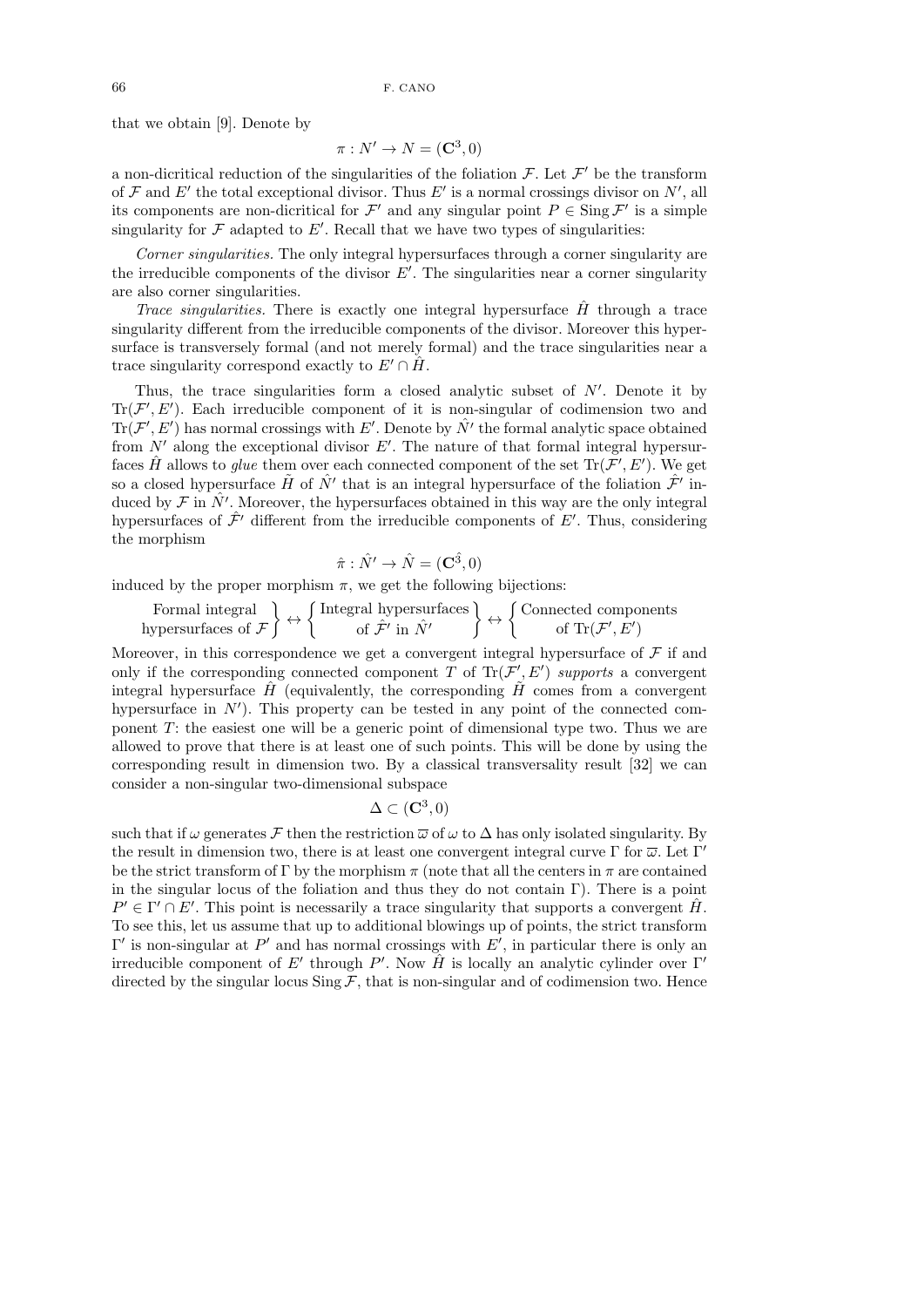$\hat{H}$  is convergent and thus the corresponding integral hypersurface of  $\mathcal F$  is so. This ends the proof of the result in the three-dimensional case.

Now let us give the guides to the proof in higher dimensions done in [11]. It uses the result in dimension three, the generic equireduction and a cohomological triviality that works for the passage 3 to n, but not 2 to n. Let us denote by  $B \subset (\mathbb{C}^n, 0)$  the set of bad points of  $\mathcal F$ , that is we have generic equireduction over any singular point not in  $B$ . The set  $B$  is a closed analytic set of codimension at least three. Invoking the above transversality theorem, we can consider a three-dimensional non-singular subspace

$$
M = (\mathbf{C}^3, 0) \subset (\mathbf{C}^n, 0)
$$

such that the restriction  $\overline{\omega}$  to M of a generator  $\omega$  has singular locus of codimension at least two and moreover  $M \cap B$  is an isolated point. Denote by  $\overline{\mathcal{F}}$  the restriction to M of F. We know that  $\bar{\mathcal{F}}$  is non-dicritical and thus, by application of the result in dimension three, there is one convergent integral hypersurface  $\overline{H} \subset M$  of  $\overline{\mathcal{F}}$ . Consider a small open annulus  $\mathcal{C} \subset M = (\mathbf{C}^3, 0)$  and the open set

$$
W = \mathcal{C} \times (\mathbf{C}^{n-3}, 0) \subset (\mathbf{C}^n, 0).
$$

Locally at each point P of  $\overline{H} \cap W$  the integral hypersurface  $\overline{H}$  of  $\overline{\mathcal{F}}$  extends in a unique way to a germ at P of integral hypersurface  $H_P$  for F. This is evident if the point P is a nonsingular point of F. If  $P \in \text{Sing } \mathcal{F}$  we use the fact that we have a canonical equireduction; the given  $\overline{H}$  contains a germ of curve at P not in the singular locus that points exactly one of the germs of integral hypersurfaces that we get by generic equireduction. Recall that the generic equireduction in the non-dicritical case is like a two-dimensional reduction with parameters given by the singular locus. Glueing together the germs  $H_P$  we obtain a closed hypersurface  $\tilde{H}$  that is an integral hypersurface of the restriction of  $\mathcal F$  to W. Note also that  $\overline{H} \cap W \subset \tilde{H}$ . Now applying classical results of cohomological triviality [36] we know that  $\tilde{H}$  extends to a closed hypersurface H of  $(\mathbb{C}^n, 0)$ . Obviously H is an integral hypersurface of F and  $\overline{H} \subset H$ , in particular the origin is in H and it is a well defined germ. This ends the proof.

9. The frontier of a pfaffian hypersurface. In the real analytic case we can use the above results of reduction of singularities to give a description of the frontier of a pfaffian hypersurface [10]. One situation is to be excluded: the spiraling situation. The idea is to show that outside this spiraling phenomena, the frontier of a pfaffian hypersurface can be constructed as a finite union of proper projections of pfaffian hypersurfaces, in the same spirit as the theory of subanalytic sets [23, 24, 28, 29].

The elementary *blocks* that we use are the so called pfaffian hypersufaces with Rolle property (see [26], for another approach to this objects). A pfaffian hypersurface is a 4-uple

$$
\mathcal{H} = (V, M, N; \mathcal{F})
$$

where N is a real analytic ambient space and  $\mathcal F$  a singular foliation of codimension one over  $N$  (we always work with objects that admit a good complexification). The subset  $M \subset N$  is an open semianalytic subset of N such that  $N \cap \text{Sing } \mathcal{F} = \emptyset$ . Finally, the set V, that we call the support of the pfaffian hypersurface, is a leaf of the non-singular foliation induced by F on M. In this definition we admit the degenerate case  $\mathcal{F} \equiv 0$ ; then the support should be a connected component of the semianalytic open set M.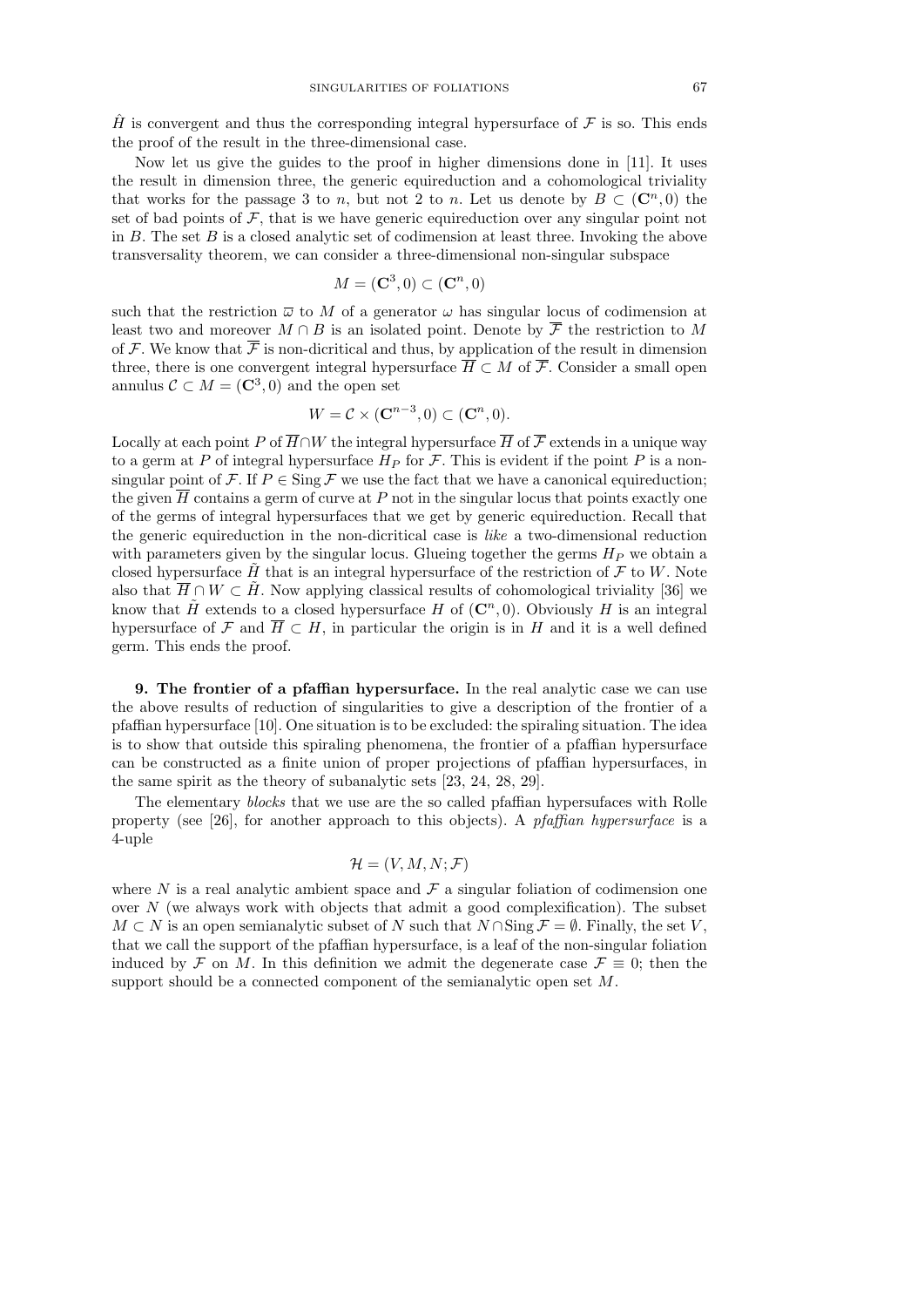We say that  $H$  has the *Rolle property* if and only if any analytic parametrized curve  $\gamma$  in M transverse to F cuts the leaf V at most once. The spiraling situation is an example of non-Rolle property (it is exactly the contrary under certain assumptions [34]). Actually, when the semianalytic set  $M$  is simply connected we always have the Rolle property [34]. Thus, making a locally finite decomposition of  $M$  as union of simply connected semianalytic open sets, we can express any pfaffian hypersurface in a reasonable way as a, possible infinite, union of pfaffian rollian hypersurfaces.

The objective is to describe the frontier of a given rollian pfaffian hypersurface. In [10] we prove the following theorem.

THEOREM 22. Let  $\mathcal F$  be a singular foliation over N. Given a rollian pfaffian hypersurface  $\mathcal{H} = (V, M, N; \mathcal{F})$ , the frontier  $\partial V$  is an  $\mathcal{F}\text{-set}$ . More generally, the topological closure  $\overline{W}$  of any F-set W is also an F-set.

Of course, the meaning of the above result is contained in the definition of  $\mathcal{F}\text{-set}$ . By definition, an  $\mathcal{F}\text{-set}$  is a locally finite union of *elementary*  $\mathcal{F}\text{-sets}$ . Thus, let us define what is an elementary F-set.

An admissible morphism  $\Delta = (\delta, \alpha = {\alpha_i}_{i=1}^k)$  is given by a finite sequence of morphisms:

$$
N = N_0 \stackrel{\alpha_1}{\longleftarrow} N_1 \stackrel{\alpha_2}{\longleftarrow} N_2 \dots \stackrel{\alpha_k}{\longleftarrow} N_k = N'
$$

such that each  $\alpha_i$  is either a local blowing up or a closed immersion. Then we put

$$
\delta = \alpha_k \circ \ldots \circ \alpha_1 : N' \longrightarrow N.
$$

Denote by  $\mathcal{F}_i$  the transform of  $\mathcal{F}_{i-1}$  by  $\alpha_i$ , where  $\mathcal{F}_0 = \mathcal{F}$ . We say that  $\Delta^* \mathcal{F} = \mathcal{F}_k$ is the transform of  $\mathcal F$  by the admissible morphism  $\Delta$ . It is very important to remark that  $\Delta^* \mathcal{F}$  is not necessarily the transform  $\delta^{-1} \mathcal{F}$  of  $\mathcal{F}$  by  $\delta$ . The fact that we construct the transforms in an iterative way is closely related with the dicriticalness property. As we shall see later, it explains also geometrically some of the transcendence properties of the frontier of the pfaffian hypersurfaces and more generally of the  $\mathcal{F}\text{-sets}$ . Look at the following example. Take the radial foliation in dimension two given in  $\mathbb{R}^2$  by

$$
\omega = y \, dx - x \, dy.
$$

Let  $\alpha_1 : N_1 \to \mathbf{R}^2$  be the blowing up of the origin and let  $\alpha_2 : E = N_2 \to N_1$  be the closed immersion of the exceptional divisor E in  $N_1$ . Put  $\delta = \alpha_1 \circ \alpha_2$ . Then  $\delta^{-1} \mathcal{F} \equiv 0$ but  $\Delta^* \mathcal{F} \not\equiv 0$ , since the first blowing up is dicritical.

DEFINITION 23. A subset  $W \subset N$  is an *elementary* F-set if and only if W is of the form  $W = \delta(V)$  for an admissible morphism  $\Delta = (\delta, \alpha = {\alpha_i}_{i=1}^k)$  and a rollian pfaffian hypersurface

$$
\mathcal{H} = (V, M, N_k; \Delta^* \mathcal{F})
$$

such that  $\delta: V \to N$  is a proper mapping.

It is obvious from the definition that a rollian pfaffian hypersurface on  $N$  is an  $\mathcal{F}\text{-set}$ . A basic argument, even in order to derive very elementary properties of the  $\mathcal{F}\text{-sets}$  is the finiteness property that is proved in [33]:

The intersection of a locally finite number of pfaffian rollian hypersurfaces and semianalytic sets is also locally finite.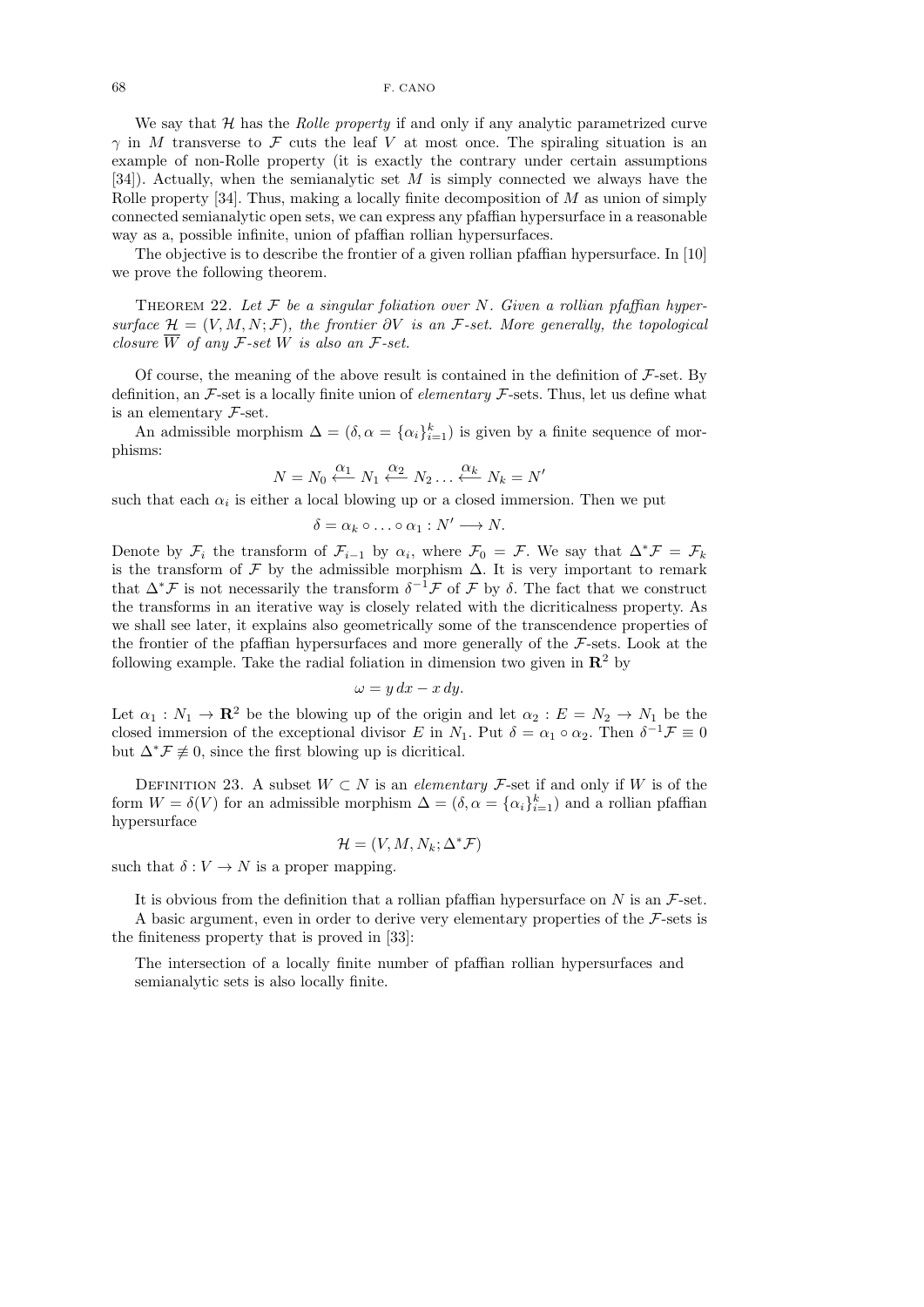The proof of this result is based on the existence of stratifications simultaneously compatible with the foliations and the semianalytic sets. This is an argument that we will also use later.

By using the finiteness property and results of rectilinearization of Hironaka as well as stratifications in the spirit of ojasiewicz, we get a list of elementary properties for the F-sets:

1. The class of F-sets is closed for locally finite union.

2. From the connectedness viewpoint, each  $\mathcal{F}$ -set W is arc connected, has a finite (locally finite) number of connected components and each connected component of  $W$  is also an F-set.

3. The F-sets are locally defined in the sense that a subset of N is an F-set iff it is so in restriction to a basis of open sets.

4. The intersection of an  $\mathcal{F}\text{-set}$  and a subanalytic subset of N is also an  $\mathcal{F}\text{-set}$ . But it is not clear that the intersection of two  $\mathcal{F}$ - sets will be an  $\mathcal{F}$ -set (actually we think that this is not true).

5. An  $\mathcal{F}$ -set is a finite union of  $\mathcal{F}$ -sets that are non-singular subvarieties of the ambient space N. Unfortunately we do not get a complete stratification.

The structure of the proof of the theorem above is as follows. By a Whitney's type wing lemma [27] we reduce ourselves to the exterior of an arbitrary subset of codimension three. Outside this bad set, we can use generic equireduction that gives to us the result. Let us detail a little bit more the argument.

First, we can work by induction over the ambient space. Second, the local description of the F-sets and the rectilinearization of Hironaka [23] reduce the problem to the study of a pfaffian hypersurface V on a quadrant  $M$  (the frontier of  $M$  will be a normal crossings divisor). Up to invoke the induction over the dimension and the wing lemma, we can assume that we have generic equireduction over the singular locus. Now, we do the equireduction. Along this blowing up procedure our total transform divisor (the new frontier of M) has dicritical and non-dicritical components. In the case of dicritical components, we get a piece of the frontier that corresponds to the same problem in lower dimension (the new ambient space will be the divisor). Along the non-dicritical components we get a quite trivial (subanalytic) part of the frontier looking how a leaf of a simple singularity accumulates over the divisor. Actually, the presence of the dicritical components corresponds to a certain transcendence of the frontier.

Let us end this paragraph with an example [10] in dimension 4 (the first non-trivial one) that illustrates the behavior cited above. Consider the foliation  $\mathcal F$  on  $\mathbb R^4$  generated by

$$
\omega = 2xtz^2(y\,dx - x\,dy) + y^3(t\,dz - z^2\,dt))
$$

and let V be any leaf over the semianalytic open set  $M = \{y > 0, z > 0, t > 0\}$ . The analytic function  $f$  defined on  $M$  by

$$
f(x, y, z, t) = (x/y)^2 - 1/z - \log t
$$

is a first integral of the foliation over M. Thus assume  $V = (f = 0)$ . Let us study the closure  $\overline{V}$  of V along the 2-plane  $x = y = 0$  (the most interesting piece). Doing the blowing up with this center, in a chart  $x = vy$  the transformed foliation is given by

$$
\omega' = 2vtz^2dz + t\,dz - z^2dt
$$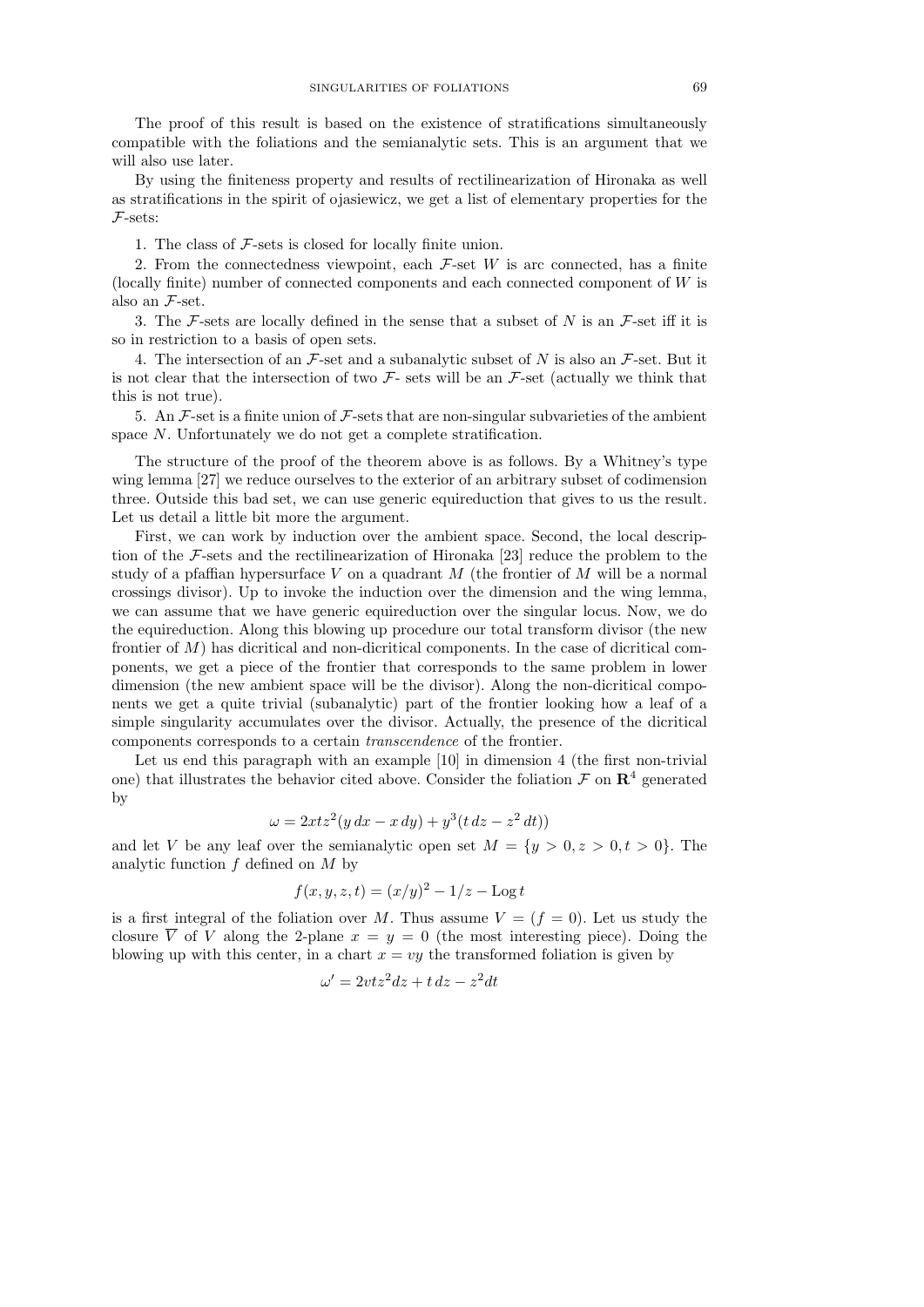the exceptional divisor  $y = 0$  is dicritical and we have a the first integral given in the inverse image of M by

$$
f' = v^2 - 1/z - \log t
$$

(tangent to the fibers of the projection  $(v, y, z, t) \rightarrow (v, z, t)$  over the exceptional divisor). Thus the closure over the exceptional divisor corresponds to the closure of

$$
v^2 - 1/z - \text{Log } t = 0, \ z > 0, t > 0.
$$

Projecting over the two plane  $x = y = 0$  we get

$$
\{t \ge \exp(-1/z), z > 0\} \cup \{t \ge 0, z = 0\}
$$

which is not subanalytic.

## **References**

- [1] J. M. Aroca, H. Hironaka, J. L. Vicente, *The Theory of the Maximal Contact*, Memorias de Matemática del Instituto "Jorge Juan" 29, Madrid, 1975.
- [2] J. M. Aroca, H. Hironaka, J. L. Vicente, *Desingularization Theorems*, Memorias de Matemática del Instituto "Jorge Juan" 30, Madrid, 1975.
- [3] C. A. Briot, J. C. Bouquet, *Propriétés des fonctions définies par les équations différentielles*, Journal de l'Ecole Polytechnique 36 (1856), 133–198. ´
- [4] C. C am ach o, P. S ad, *Invariant varieties through singularities of holomorphic vector fields* , Ann. of Math. (2) 115 (1982), 579–595.
- [5] F. C ano, *Dicriticalness of a singular foliation*, in: Holomorphic Dynamics (México 1986), X. G´omez-Mont, J. Seade, A. Verjovski (eds.), Lecture Notes in Math. 1345, Springer, Berlin, 1988, 73–94.
- [6] F. C an o, *Foliaciones singulares dicr´ıticas*, Mem. Real Acad. Cienc. Exact. F´ıs. Natur. Madrid 24 (1989).
- [7] F. Cano, *Reduction of the singularities of non-dicritical singular foliations. Dimension three*, Amer. J. Math. 115 (1993), 509–588.
- [8] F. Cano, *Reduction of singularities of codimension one foliations in dimension three*, in preparation, Univ. Valladolid.
- [9] F. Cano, D. Cerveau, *Desingularization of non-dicritical holomorphic foliations and existence of separatrices*, Acta Math. 169 (1992), 1–103.
- [10] F. C an o, J. M. Li on, R. M ou s su, *Fronti`ere d'une hypersurface pfaffienne*, Ann. Sci. Ecole ´ Norm. Sup. (4) 28 (1995), 591–646.
- [11] F. Cano, J. F. Mattei, *Hypersurfaces intégrales des feuilletages holomorphes*, Ann. Inst. Fourier (Grenoble) 42 (1992), 49–72.
- [12] J. Cano, An extension of the Newton-Puiseux polygon construction to give solutions of *pfaffian forms*, Ann. Inst. Fourier (Grenoble) 43 (1993), 125–142.
- [13] J. C an o, *Construction of invariant curves for holomorphic vector fields* , Proc. Amer. Math. Soc. 125 (1997), 2649–2650.
- [14] V. Cossart, *Forme normale pour une fonction sur une variété de dimension trois en ca*ractéristique positive, Thèse d'Etat, Orsay, 1988.
- [15] J. Gir aud, *Forme normale d'une fonction sur une surface de caractéristique positive*, Bull. Soc. Math. France 111 (1983), 109–124.
- [16] J. Giraud, *Condition de Jung pour les revêtements radiciels de hauteur un*, in: Algebraic Geometry (Tokyo/Kyoto 1982), M. Raynaud and T. Shioda (eds.), Lecture Notes in Math. 1016, Springer, Berlin, 1983, 313–333.